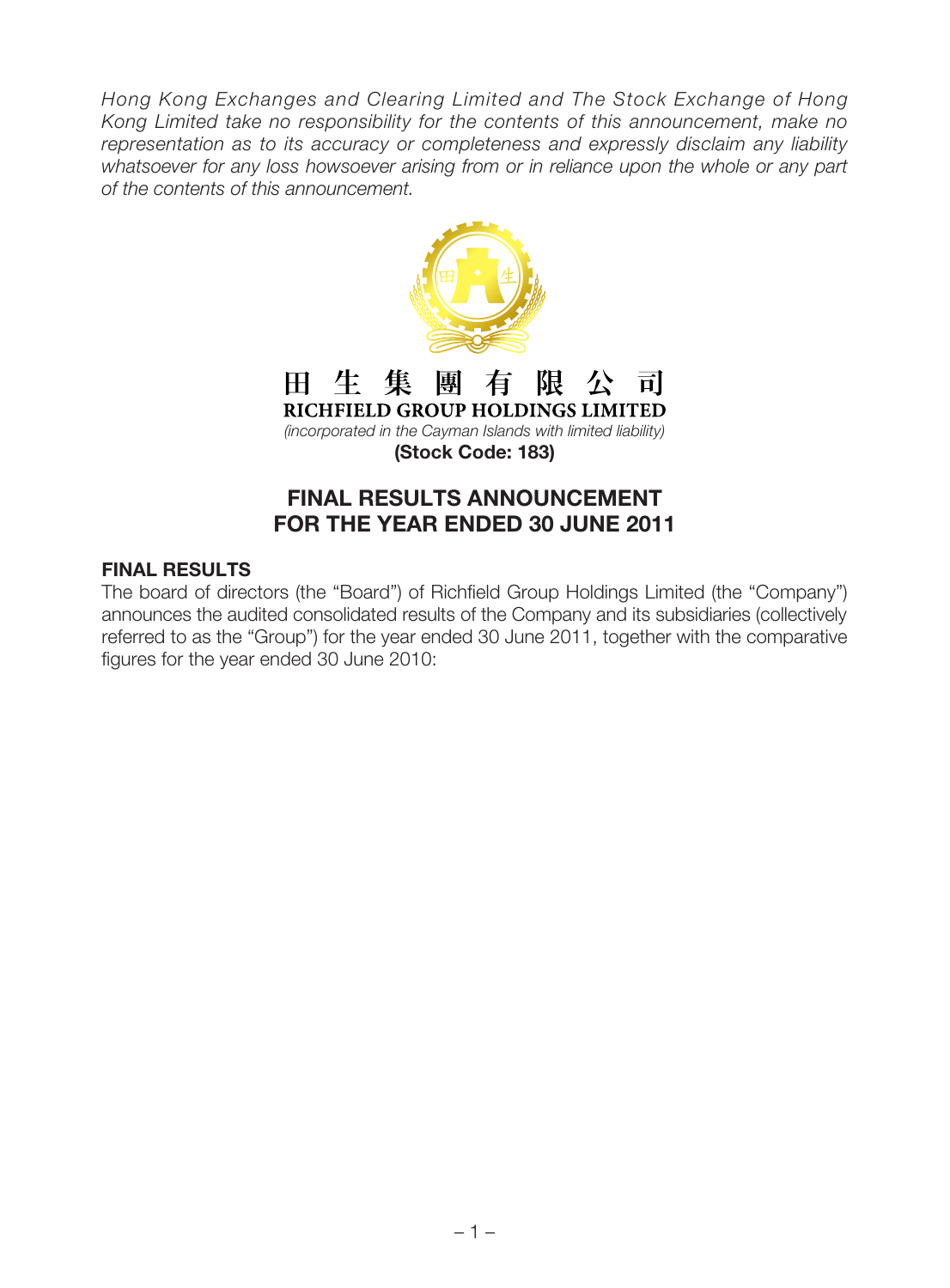# Consolidated income statement

*For the year ended 30 June 2011*

|                                                                                                                                                         | <b>Notes</b>         | 2011<br><b>HK\$'000</b>              | 2010<br>HK\$'000<br>(Re-presented) |
|---------------------------------------------------------------------------------------------------------------------------------------------------------|----------------------|--------------------------------------|------------------------------------|
| <b>Continuing operations</b><br>Revenue<br>Cost of sales                                                                                                | 4                    | 485,304<br>(203, 677)                | 308,851<br>(104, 608)              |
| <b>Gross profit</b>                                                                                                                                     |                      | 281,627                              | 204,243                            |
| Other income<br>Selling and distribution expenses<br>Administrative expenses                                                                            | 5                    | 8,073<br>(9,050)<br>(77, 597)        | 2,048<br>(5,091)<br>(34, 208)      |
| Operating profit<br>Finance costs<br>Share of profit of associates                                                                                      | $\overline{7}$<br>12 | 203,053<br>(1)                       | 166,992<br>(5)                     |
| Profit before income tax<br>Income tax expense                                                                                                          | 6<br>8               | 203,052<br>(35, 142)                 | 166,988<br>(25,868)                |
| Profit for the year from continuing operations                                                                                                          |                      | 167,910                              | 141,120                            |
| <b>Discontinued operations</b><br>Loss for the year from discontinued operations                                                                        | 10                   | (7)                                  | (683)                              |
| Profit for the year attributable to owners of the<br>Company                                                                                            |                      | 167,903                              | 140,437                            |
| Earnings/(Loss) per share for profit/(loss)<br>attributable to owners of the Company during<br>the year<br><b>Basic</b><br>- from continuing operations | 11                   | <b>HK 5.18 cents</b> $HK$ 4.82 cents |                                    |
| - from discontinued operations<br>- from continuing and discontinued operations                                                                         |                      | <b>HK 5.18 cents</b> HK 4.80 cents   | (HK 0.02 cents)                    |
| <b>Diluted</b><br>- from continuing operations<br>- from discontinued operations                                                                        |                      | <b>HK 5.17 cents</b>                 | N/A<br>N/A                         |
| - from continuing and discontinued operations                                                                                                           |                      | <b>HK 5.17 cents</b>                 | N/A                                |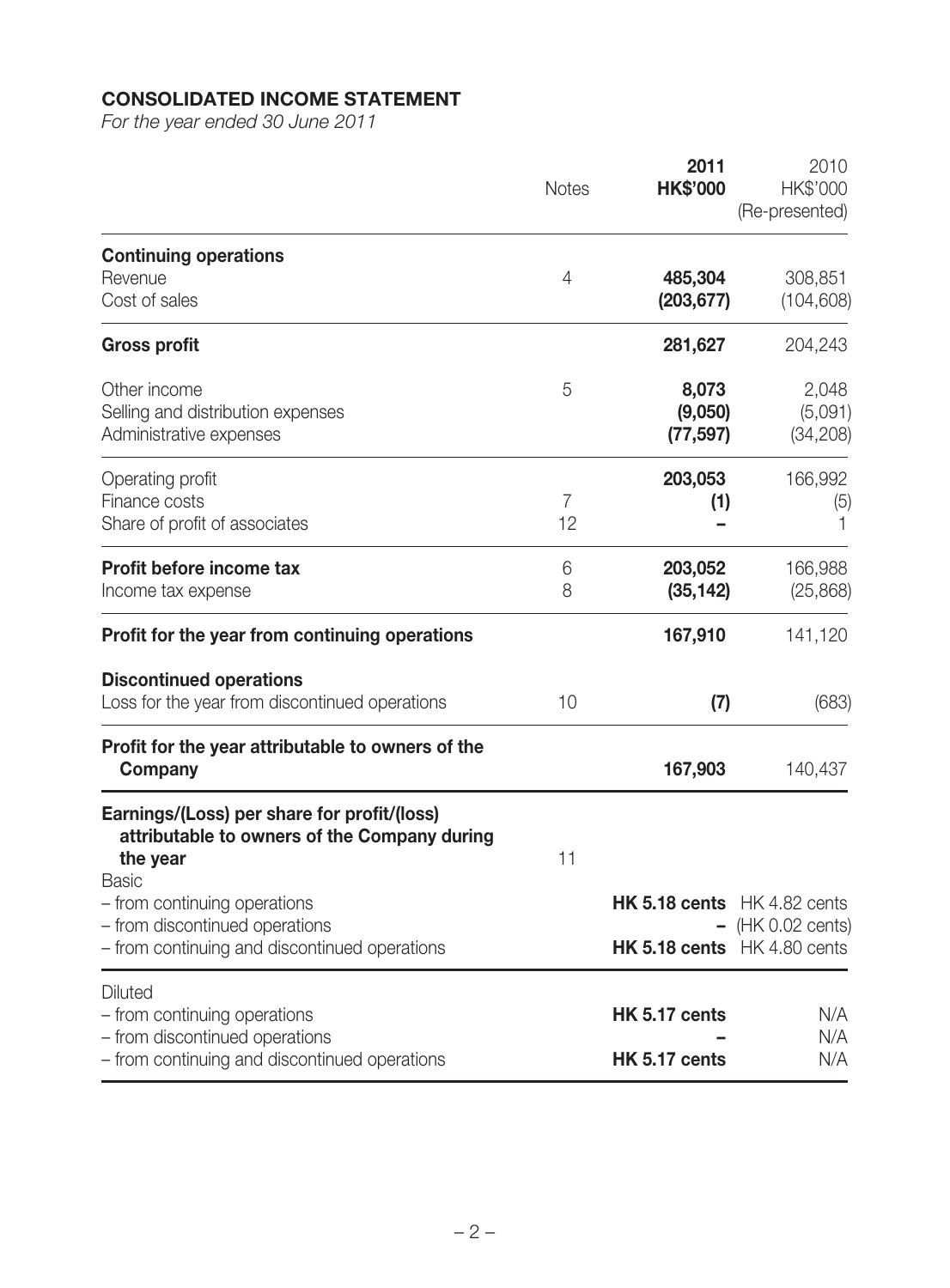# Consolidated statement of comprehensive income

*For the year ended 30 June 2011*

|                                                                                                 | 2011<br><b>HK\$'000</b> | 2010<br>HK\$'000<br>(Re-presented) |
|-------------------------------------------------------------------------------------------------|-------------------------|------------------------------------|
| <b>Profit for the year</b>                                                                      | 167,903                 | 140,437                            |
| Other comprehensive income<br>Net fair value (loss)/gain on available-for-sale financial assets | (42, 367)               | 80,780                             |
| Other comprehensive income for the year, net of tax                                             | (42, 367)               | 80,780                             |
| Total comprehensive income for the year attributable<br>to owners of the Company                | 125,536                 | 221,217                            |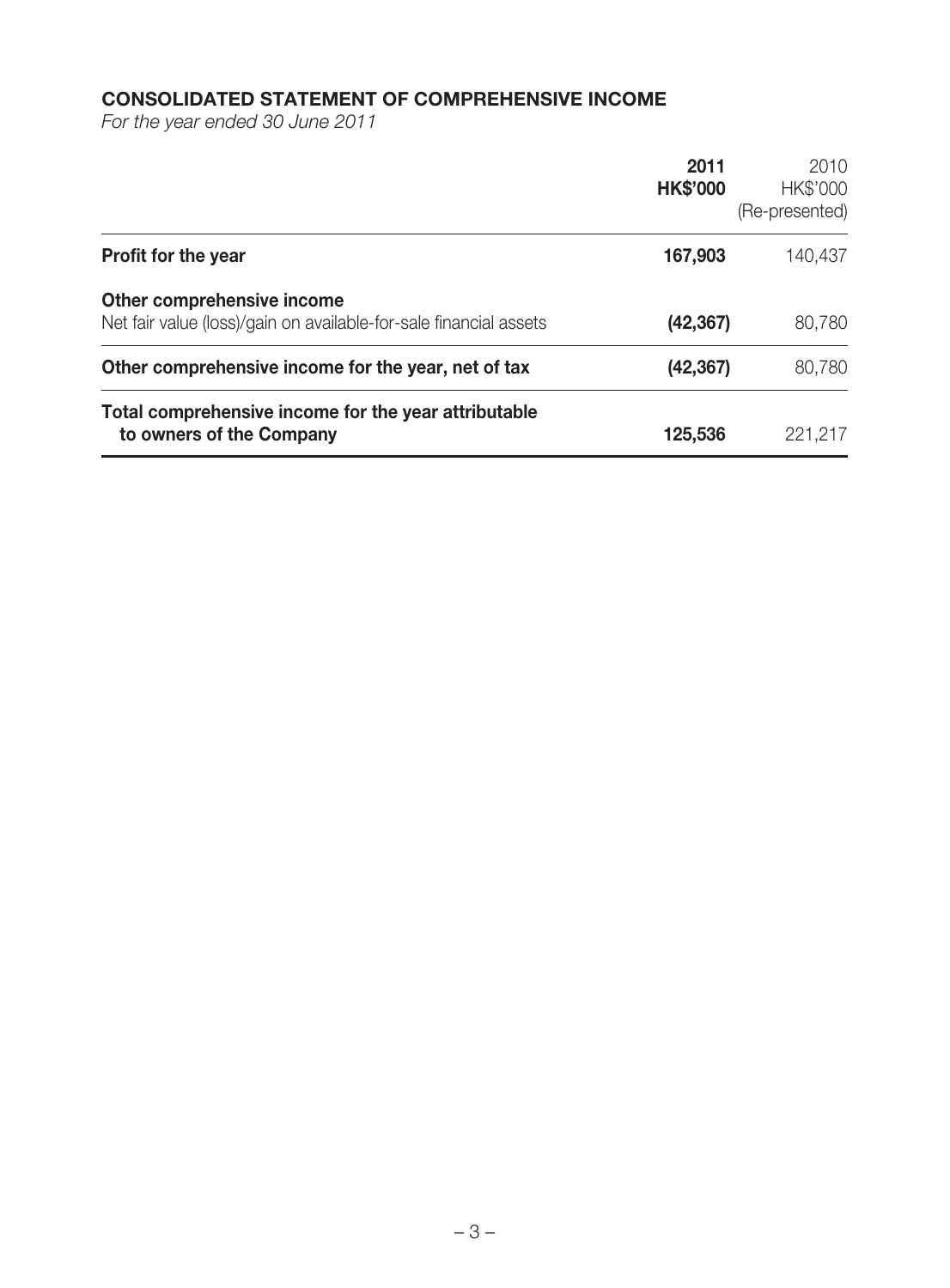# Consolidated statement of financial position

*As at 30 June 2011*

|                                                                                                                                                                        | <b>Notes</b> | 2011<br><b>HK\$'000</b>            | 2010<br>HK\$'000<br>(Re-stated) |
|------------------------------------------------------------------------------------------------------------------------------------------------------------------------|--------------|------------------------------------|---------------------------------|
| <b>ASSETS AND LIABILITIES</b>                                                                                                                                          |              |                                    |                                 |
| <b>Non-current assets</b><br>Property, plant and equipment                                                                                                             | 12           | 62,741                             | 28,150                          |
| Interests in associates<br>Goodwill<br>Available-for-sale financial assets<br>Deposits                                                                                 | 13<br>14     | 474,000<br>106,918<br>2,000        | 474,000<br>116,304<br>58        |
|                                                                                                                                                                        |              | 645,659                            | 618,512                         |
| <b>Current assets</b><br>Properties held for trading                                                                                                                   | 15           | 70,437                             | 37,450                          |
| Properties under development<br>Trade receivables                                                                                                                      | 16           | 381,150<br>163,126                 | 14,334<br>102,445               |
| Prepayments, deposits and other receivables<br>Financial assets at fair value through profit or loss<br>Amount due from an associate                                   | 17<br>12     | 34,943<br>3,480<br>61,414          | 18,438<br>3,696<br>42,867       |
| Cash and cash equivalents<br>Restricted bank deposits                                                                                                                  | 18           | 756,248<br>58,115                  | 231,842<br>64,247               |
|                                                                                                                                                                        |              | 1,528,913                          | 515,319                         |
| <b>Current liabilities</b><br><b>Bank overdrafts</b><br>Trade payables<br>Accrued expenses and other payables<br>Finance lease liabilities<br>Provision for income tax | 19           | 39,740<br>143,715<br>203<br>57,420 | 389<br>97,346<br>97<br>37,267   |
|                                                                                                                                                                        |              | 241,078                            | 135,099                         |
| <b>Net current assets</b>                                                                                                                                              |              | 1,287,835                          | 380,220                         |
| <b>Total assets less current liabilities</b>                                                                                                                           |              | 1,933,494                          | 998,732                         |
| <b>Non-current liabilities</b><br><b>Borrowings</b><br>Finance lease liabilities                                                                                       |              | 215,983<br>709                     | 356                             |
|                                                                                                                                                                        |              | 216,692                            | 356                             |
| <b>Net assets</b>                                                                                                                                                      |              | 1,716,802                          | 998,376                         |
| <b>EQUITY</b><br><b>Equity attributable to owners of the Company</b><br>Share capital<br>Reserves                                                                      | 20           | 34,785<br>1,682,017                | 29,285<br>969,091               |
| <b>Total equity</b>                                                                                                                                                    |              | 1,716,802                          | 998,376                         |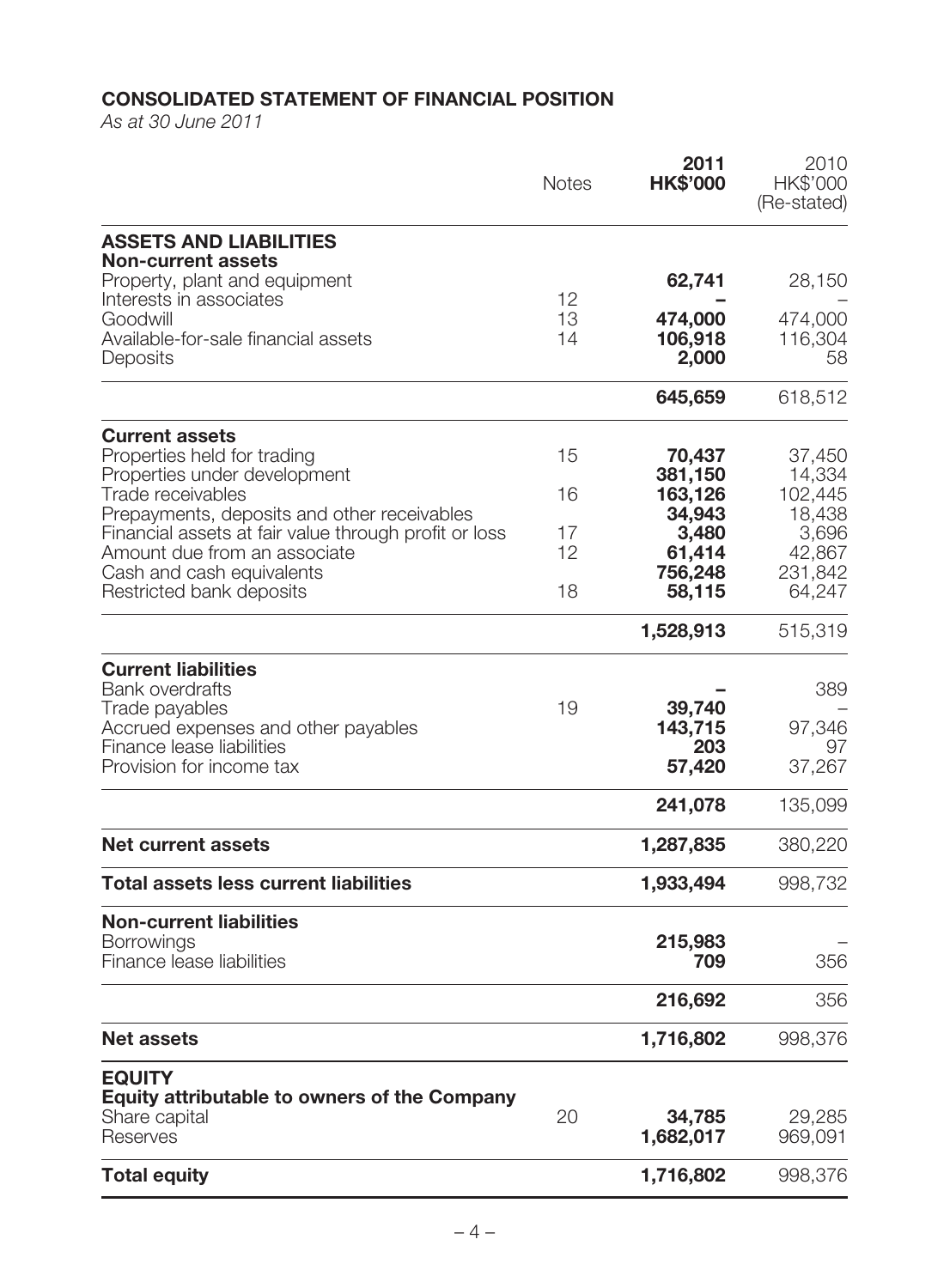# Consolidated statement of changes in equity

*For the year ended 30 June 2011*

|                                                                                                                              |                                            |                                                       |                                                  |                                                          | Equity attributable to the owners of the Company |                                               |                                          |
|------------------------------------------------------------------------------------------------------------------------------|--------------------------------------------|-------------------------------------------------------|--------------------------------------------------|----------------------------------------------------------|--------------------------------------------------|-----------------------------------------------|------------------------------------------|
|                                                                                                                              | <b>Share</b><br>capital<br><b>HK\$'000</b> | <b>Share</b><br>premium<br>account<br><b>HK\$'000</b> | Proposed<br>final<br>dividend<br><b>HK\$'000</b> | Share-<br>based<br>payment<br>reserve<br><b>HK\$'000</b> | Revaluation<br>reserve<br><b>HK\$'000</b>        | <b>Retained</b><br>profits<br><b>HK\$'000</b> | <b>Total</b><br><b>HK\$'000</b>          |
| At 1 July 2009                                                                                                               | 29,285                                     | 726,772                                               |                                                  |                                                          | 3,444                                            | 28,376                                        | 787,877                                  |
| Dividends paid                                                                                                               | $\qquad \qquad -$                          | (10, 718)                                             |                                                  |                                                          |                                                  |                                               | (10, 718)                                |
| Transactions with owners                                                                                                     |                                            | (10, 718)                                             |                                                  |                                                          |                                                  |                                               | (10, 718)                                |
| Profit for the year<br>Other comprehensive income:<br>Fair value gain on available-for-sale                                  |                                            |                                                       |                                                  |                                                          |                                                  | 140,437                                       | 140,437                                  |
| financial assets                                                                                                             |                                            |                                                       |                                                  |                                                          | 80,780                                           |                                               | 80,780                                   |
| Total comprehensive income for<br>the year                                                                                   |                                            |                                                       |                                                  |                                                          | 80,780                                           | 140,437                                       | 221,217                                  |
| At 30 June 2010 and 1 July 2010<br>Issue of shares (note 20)<br>Share issued expenses<br>Equity-settled share-based payments | 29,285<br>5,500                            | 716,054<br>599,500<br>(20, 829)                       |                                                  | 8,719                                                    | 84,224                                           | 168,813                                       | 998,376<br>605,000<br>(20, 829)<br>8,719 |
| <b>Transactions with owners</b>                                                                                              | 5,500                                      | 578,671                                               |                                                  | 8,719                                                    |                                                  |                                               | 592,890                                  |
| Profit for the year<br>Other comprehensive income:<br>Fair value loss on available-for-sale                                  |                                            |                                                       |                                                  |                                                          |                                                  | 167,903                                       | 167,903                                  |
| financial assets                                                                                                             |                                            |                                                       |                                                  |                                                          | (42, 367)                                        |                                               | (42, 367)                                |
| Total comprehensive income for the<br>year                                                                                   |                                            |                                                       |                                                  |                                                          | (42, 367)                                        | 167,903                                       | 125,536                                  |
| <b>Proposed final dividend 2011</b><br>(note 9)                                                                              |                                            | (9,983)                                               | 9,983                                            |                                                          |                                                  |                                               |                                          |
| At 30 June 2011                                                                                                              | 34,785                                     | 1,284,742                                             | 9,983                                            | 8,719                                                    | 41,857                                           | 336,716                                       | 1,716,802                                |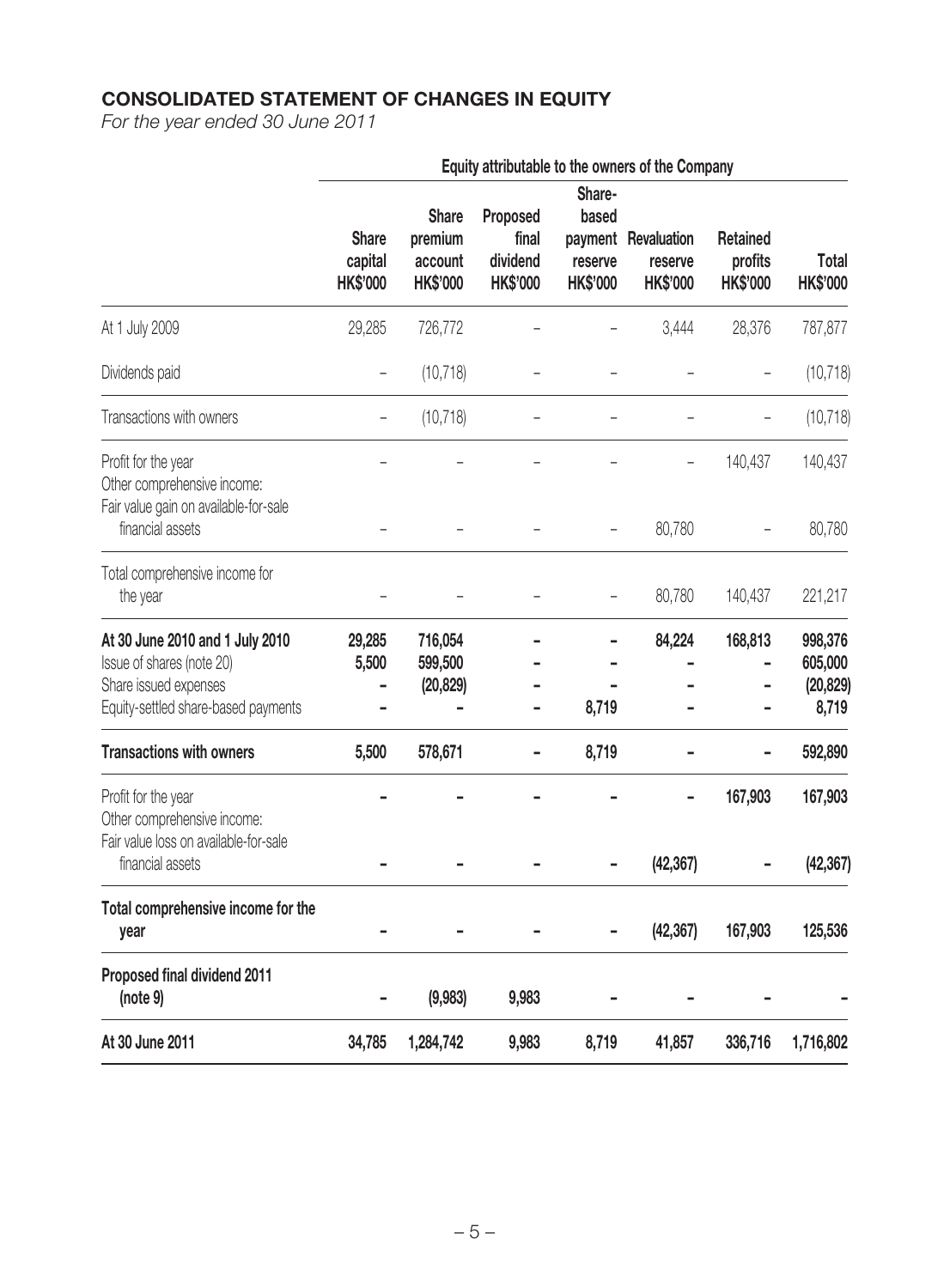# Notes to the financial statements

*For the year ended 30 June 2011*

### 1. General information

The Company is an exempted company with limited liability under the Companies Law (2001 Second Revision) of the Cayman Islands. The address of its registered office is Cricket Square, Hutchins Drive, P.O. Box 2681, Grand Cayman KY1-1111, Cayman Islands and its principal place of business is Unit 1209, 12th Floor, Silvercord Tower 2, 30 Canton Road, Tsim Sha Tsui, Hong Kong.

The Company's issued shares were listed on the Growth Enterprise Market (the "GEM") of The Stock Exchange of Hong Kong Limited (the "Stock Exchange") since 21 May 2002. On 2 December 2010, the listing of shares of the Company was transferred from the GEM to the Main Board of the Stock Exchange (the "Main Board").

The principal activity of the Company is investment holding. The Group is principally engaged in the provision of property brokerage services, provision of schemes for property consolidation, assembly and redevelopment, property trading and property development in Hong Kong.

On 13 November 2009, the business of trading of bags and accessories carried out by the subsidiaries, namely Multi Merchant Investments Limited ("Multi Merchant") and FX International Limited ("FX International") were disposed of to an independent third party as this business had suffered persistent losses and there will be no improvement in the near future. Details of the disposals of the subsidiaries are set out in note 10. This business segment is also presented as the discontinued operations (the "2010 Discontinued Operations") in accordance with HKFRS 5.

On 4 March 2011, the business of trading of recycled computers carried out by the subsidiaries, namely Maxitech System Company Limited ("Maxitech System") and Trigreat Investment Limited ("Trigreat Investment") were disposed of to an independent third party as this business had suffered persistent losses and there will be no improvement in the near future. Details of the disposals of the subsidiaries are set out in note 10. This business segment is also presented as discontinued operations (the "2011 Discontinued Operations") in accordance with HKFRS 5. Certain comparatives on the consolidated income statement, consolidated statement of comprehensive income, consolidated statement of cash flows and related notes were re-represented so as to reflect the results for the continuing operations and discontinued operations.

Other than the disposals as described above, there were no significant changes in the Group's operations during the year.

The consolidated financial statements have been prepared in accordance with Hong Kong Financial Reporting Standards ("HKFRSs") which collective term includes all applicable individual Hong Kong Financial Reporting Standards, Hong Kong Accounting Standards ("HKASs") and Interpretations ("Int") issued by the Hong Kong Institutes of Certified Public Accountants (the "HKICPA"). The consolidated financial statements also include the applicable disclosure requirements of the Hong Kong Company Ordinance and the Rules Governing the Listing of Securities on the Stock Exchange.

The consolidated financial statements are presented in Hong Kong Dollars ("HK\$"), which is also the functional currency of the Company and all values are rounded to the nearest thousand ("HK\$'000") unless otherwise stated.

The consolidated financial statements for the year ended 30 June 2011 were approved for issue by the board of directors on 21 September 2011.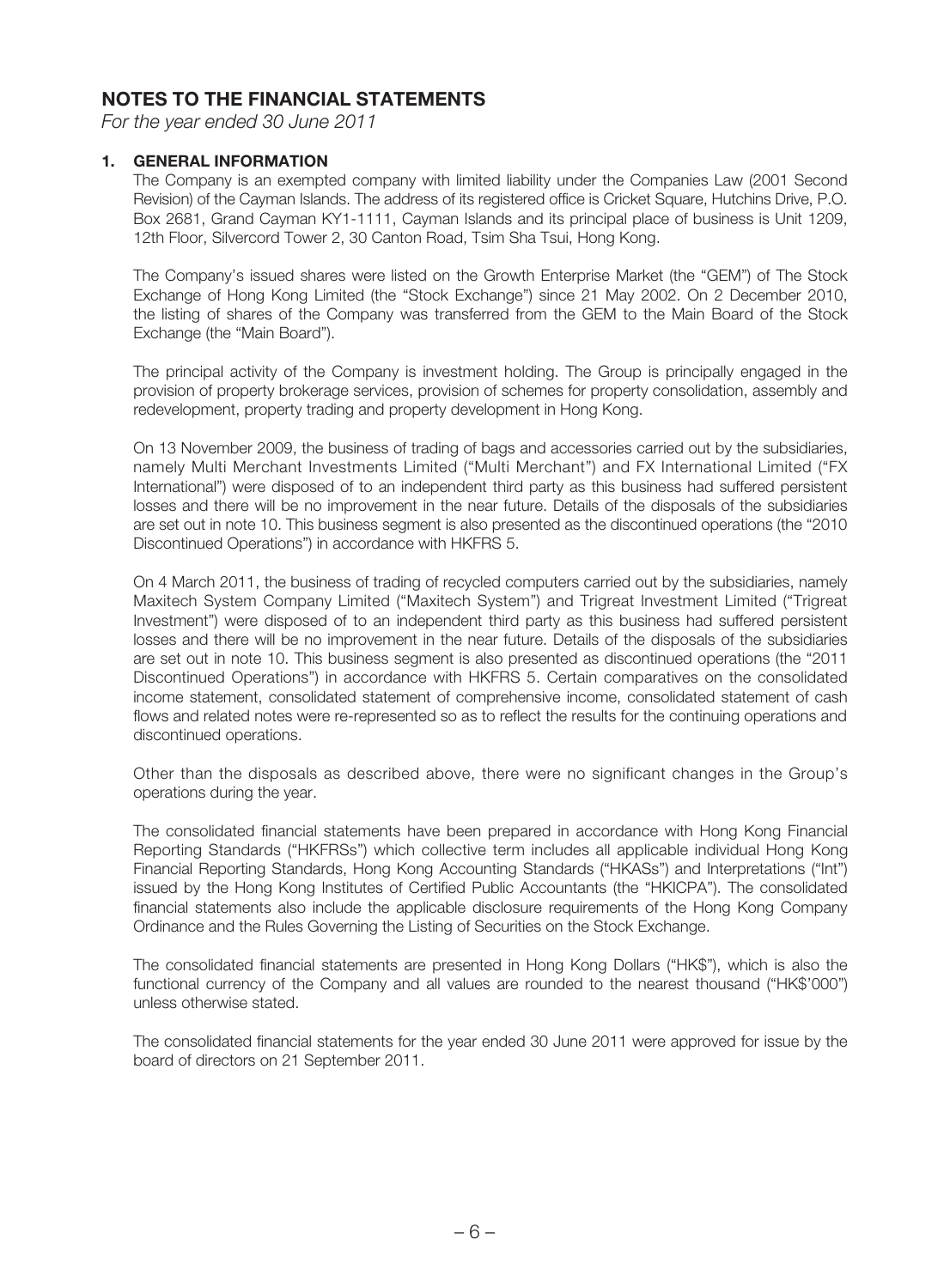### 2. ADOPTION OF NEW OR AMENDED HKFRSs

In the current year, the Group has applied for the first time the following new standards, amendments and interpretations (the "New HKFRSs") issued by the HKICPA, which are relevant to and effective for the Group's financial statements for the annual period beginning on 1 July 2010:

| <b>HKFRSs (Amendments)</b>    | Improvements to HKFRSs 2009                                 |
|-------------------------------|-------------------------------------------------------------|
| Amendments to HKFRS 2         | Share-based Payment - Group Cash-settled Share-based        |
|                               | <b>Payment Transactions</b>                                 |
| HKAS 32 (Amendment)           | Classification of Rights Issues                             |
| HK(IFRIC) – Interpretation 19 | Extinguishing Financial Liabilities with Equity Instruments |

Other than as noted below, the adoption of the New HKFRSs had no significant impact on how the Group's financial statements.

#### HKAS 17 (Amendments) – Leases

HKAS 17 has been amended in relation to the classification of leasehold land. Before the amendment to HKAS 17, the Group was required to classify leasehold land as operating leases and to present leasehold land as prepaid lease payments in the statement of financial position. The amendment to HKAS 17 has removed such a requirement and requires that the classification of leasehold land should be based on the general principles set out in HKAS 17, that is, whether or not substantially all the risks and rewards incidental to ownership of a leased asset have been transferred to the lessee.

The Group has reassessed the classification of unexpired leasehold land as at 1 July 2010 on the basis of information existing at the inception of those leases, and recognised the leasehold land in Hong Kong as finance lease retrospectively. As interests from "Leasehold land" have been reclassified as "Property, plant and equipment", the corresponding amortisation has also been reclassified to depreciation. These amendments had no impact on the Group's retained earnings and current year results. The effect of the above changes is summarised as follows:

|                                                                                                                                                                     | 2011<br><b>HK\$'000</b> | 2010<br>HK\$'000    |
|---------------------------------------------------------------------------------------------------------------------------------------------------------------------|-------------------------|---------------------|
| Consolidated income statement for the year ended 30 June<br>Decrease in amortisation of leasehold land<br>Increase in depreciation of property, plant and equipment | (388)<br>388            | (226)<br>226        |
|                                                                                                                                                                     | 2011<br><b>HK\$'000</b> | 2010<br>HK\$'000    |
| Consolidated statement of financial position<br>Decrease in leasehold land, net<br>Increase in property, plant and equipment, net                                   | (48, 409)<br>48.409     | (17, 193)<br>17.193 |

At the date of authorisation of these financial statements, the following new and amended HKFRSs, potentially relevant to the Group's financial statements, have been issued, but are not yet effective and have not been early adopted by the Group.

The directors of the Company anticipate that all of the pronouncements will be adopted in the Group's accounting policy for the first period beginning after the effective date of the pronouncement. Information on new and amended HKFRSs that are expected to have impact on the Group's accounting policies is provided below. Certain other new and amended HKFRSs have been issued but are not expected to have a material impact on the Group's financial statements.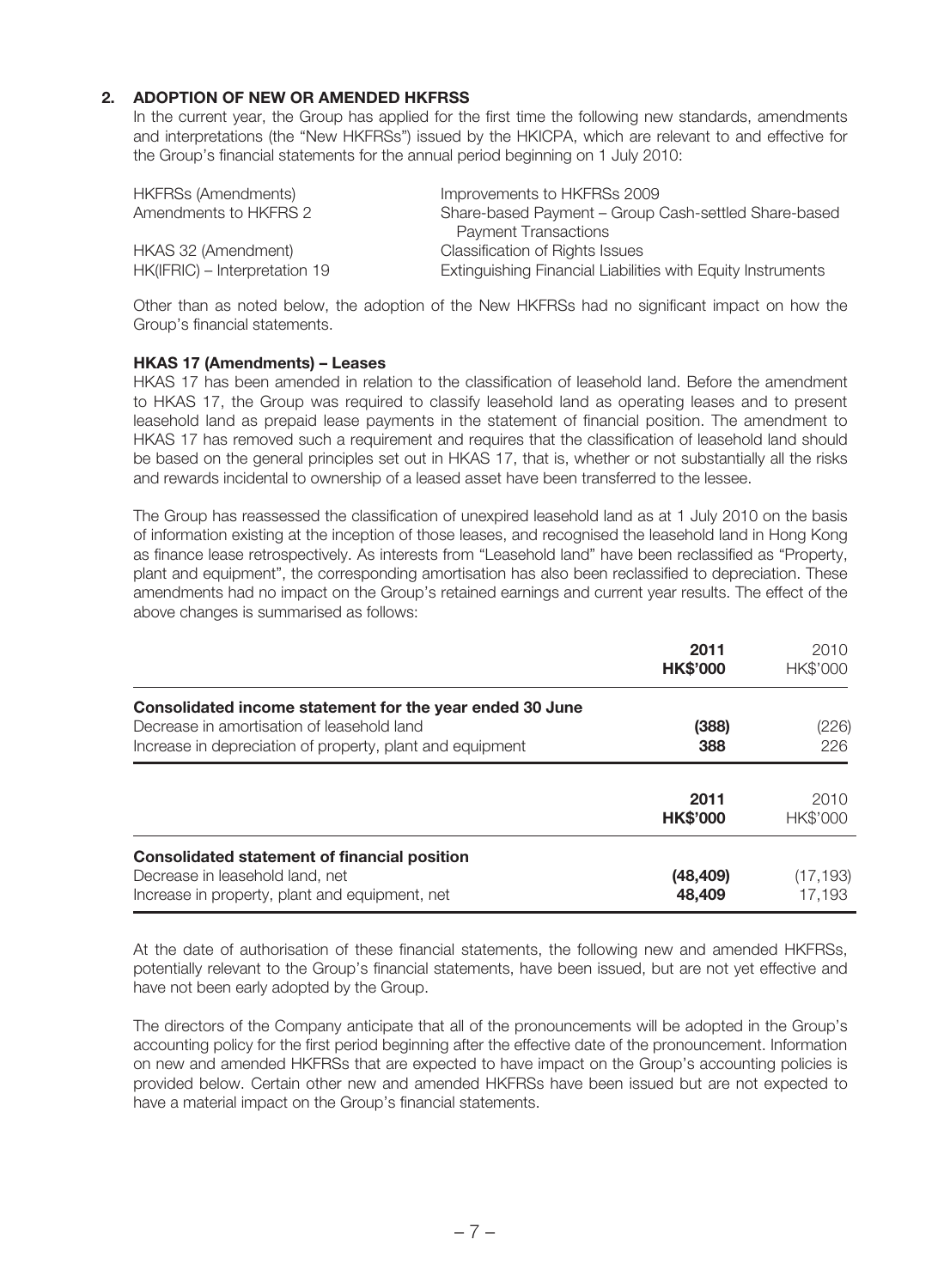| Improvements to HKFRSs 2010 <sup>1</sup>                  |
|-----------------------------------------------------------|
| Related Party Disclosures <sup>2</sup>                    |
| Disclosure – Transfers of Financial Assets <sup>3</sup>   |
| Separate Financial Statements <sup>5</sup>                |
| Investments in Associates and Joint Ventures <sup>5</sup> |
| Presentation of Financial Statements - Presentation of    |
| Items of Other Comprehensive Income <sup>4</sup>          |
| Employee Benefits <sup>5</sup>                            |
| Financial Instruments <sup>5</sup>                        |
| Consolidated Financial Statements <sup>5</sup>            |
| Disclosure of Interests in Other Entities <sup>5</sup>    |
| Fair Value Measurement <sup>5</sup>                       |
|                                                           |

- <sup>1</sup> Effective for annual periods beginning on or after 1 January 2011, as appropriate
- <sup>2</sup> Effective for annual periods beginning on or after 1 January 2011
- <sup>3</sup> Effective for annual periods beginning on or after 1 July 2011
- <sup>4</sup> Effective for annual periods beginning on or after 1 July 2012<br>Effective for annual periods beginning on or after 1 January 20
- <sup>5</sup> Effective for annual periods beginning on or after 1 January 2013

HKAS 24 (Revised) clarifies and simplifies the definition of related parties. It also provides for a partial exemption of related party disclosure to government-related entities for transactions with the same government or entities that are controlled, jointly controlled or significantly influenced by the same government.

The amendments to HKFRS 7 improve the derecognition disclosure requirements for transfer transactions of financial assets and allow users of financial statements to better understand the possible effects of any risks that may remain with the entity on transferred assets. The amendments also require additional disclosures if a disproportionate amount of transfer transactions are undertaken around the end of a reporting period.

Under HKFRS 9, financial assets are classified into financial assets measured at fair value or at amortised cost depending on the entity's business model for managing the financial assets and the contractual cash flow characteristics of the financial assets. Fair value gains or losses will be recognised in profit or loss except for those non-trade equity investments, which the entity will have a choice to recognise the gains and losses in other comprehensive income. HKFRS 9 carries forward the recognition and measurement requirements for financial liabilities from HKAS 39, except for financial liabilities that are designated at fair value through profit or loss, where the amount of change in fair value attributable to change in credit risk of that liability is recognised in other comprehensive income unless that would create or enlarge an accounting mismatch. In addition, HKFRS 9 retains the requirements in HKAS 39 for derecognition of financial assets and financial liabilities.

The directors of the Company are in the process of making an assessment of the potential impact of new and amended HKFRSs but are not yet in a position to state whether they could have material financial impact on the Group's results and financial position.

#### 3. Segment information

The executive directors have identified the Group's two product and service lines as operating segments. These operating segments are monitored and strategic decisions are made on the basis of adjusted segment operating results.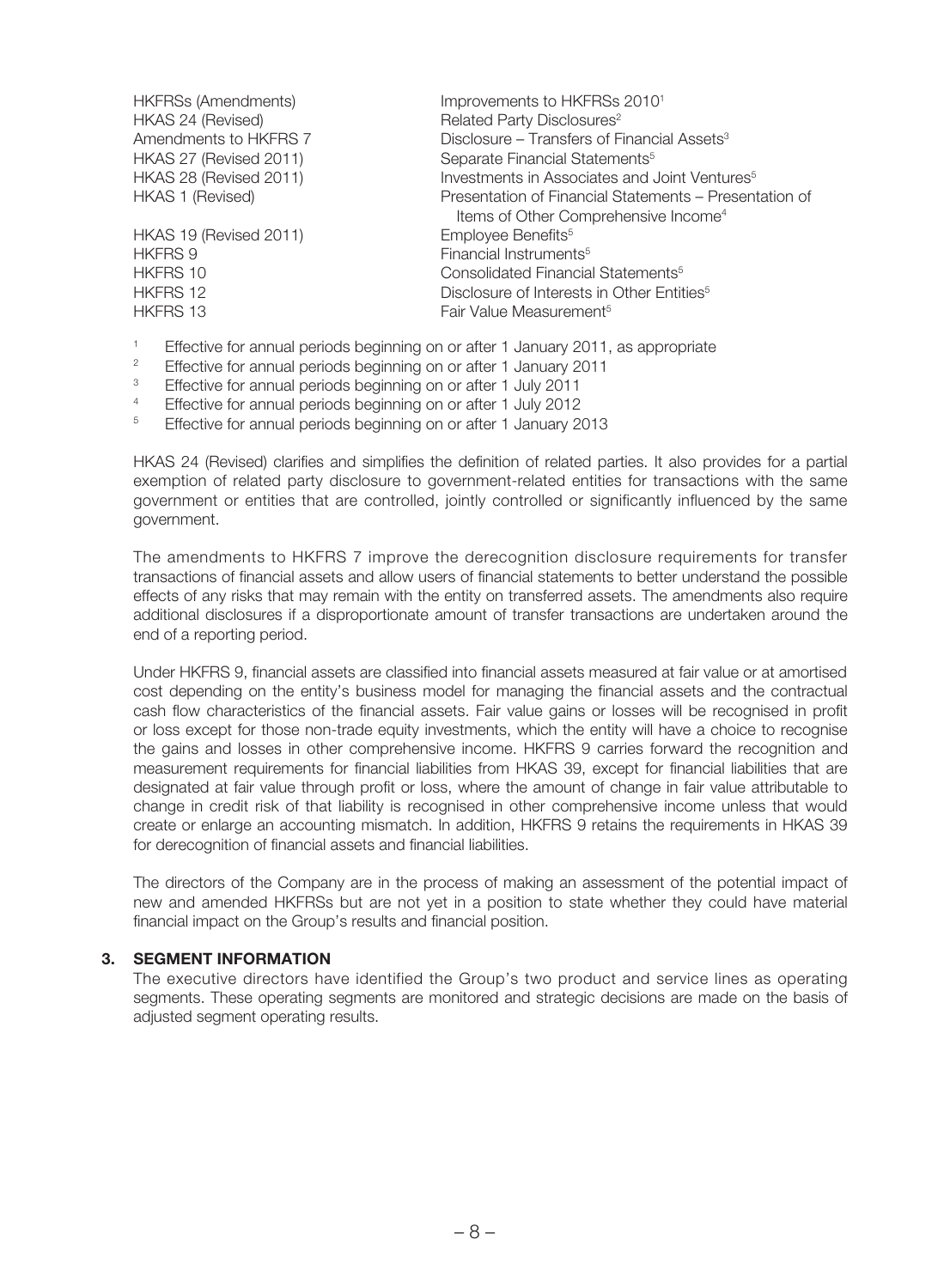There was no intersegment sale and transfer during the year (2010: Nil).

|                                                             |                                                           |                  | <b>Continuing operations</b>          |                  |                         |                  |  |
|-------------------------------------------------------------|-----------------------------------------------------------|------------------|---------------------------------------|------------------|-------------------------|------------------|--|
|                                                             | <b>Property Assembly and</b><br><b>Brokerage Business</b> |                  | <b>Property</b><br><b>Development</b> |                  | Total                   |                  |  |
|                                                             | 2011<br><b>HK\$'000</b>                                   | 2010<br>HK\$'000 | 2011<br><b>HK\$'000</b>               | 2010<br>HK\$'000 | 2011<br><b>HK\$'000</b> | 2010<br>HK\$'000 |  |
| Reportable segment<br>revenue:<br>From external customers   | 485,304                                                   | 308,851          |                                       |                  | 485,304                 | 308,851          |  |
| Reportable segment profit                                   | 213,987                                                   | 169,123          | 732                                   |                  | 214,719                 | 169,123          |  |
| Bank interest income<br>Depreciation<br>Reportable segment  | 24<br>2,665                                               | 59<br>1,383      |                                       |                  | 24<br>2,665             | 59<br>1,383      |  |
| assets<br>Additions to non-current<br>segment assets during | 949,406                                                   | 776,235          | 386,590                               | 14,334           | 1,335,996               | 790,569          |  |
| the year<br>Reportable segment                              | 37,525                                                    | 27,428           |                                       |                  | 37,525                  | 27,428           |  |
| liabilities                                                 | 241,130                                                   | 134,902          | 216,527                               |                  | 457,657                 | 134.902          |  |

The totals presented for the Group's operating segments reconcile to the Group's key financial figures as presented in the financial statements as follows:

|                                                                                                                                                                                                                                                                                   | 2011<br><b>HK\$'000</b>                                     | 2010<br>HK\$'000<br>(Re-presented)                              |
|-----------------------------------------------------------------------------------------------------------------------------------------------------------------------------------------------------------------------------------------------------------------------------------|-------------------------------------------------------------|-----------------------------------------------------------------|
| Reportable segment revenue                                                                                                                                                                                                                                                        | 485,304                                                     | 308,851                                                         |
| Consolidated revenue                                                                                                                                                                                                                                                              | 485,304                                                     | 308,851                                                         |
| Reportable segment profit<br>Renovation service income<br>Net fair value gain on financial assets at fair value through                                                                                                                                                           | 214,719<br>463                                              | 169,123<br>37                                                   |
| profit or loss<br>Dividend income<br>Finance costs<br>Share of profit of associates                                                                                                                                                                                               | 288<br>476<br>(1)                                           | 251<br>439<br>(5)                                               |
| Unallocated corporate income<br>Unallocated corporate expenses                                                                                                                                                                                                                    | 4,824<br>(17, 717)                                          | 777<br>(3,635)                                                  |
| Profit before income tax from continuing operations                                                                                                                                                                                                                               | 203,052                                                     | 166,988                                                         |
| Reportable segment assets<br>Amount due from an associate<br>Available-for-sale financial assets<br>Financial assets at fair value through profit or loss<br>Corporate cash and bank balances and short term deposits<br>Discontinued operations assets<br>Other corporate assets | 1,335,996<br>61,414<br>106,918<br>3,480<br>662,347<br>4,417 | 790,569<br>42,867<br>116,304<br>3,696<br>179,348<br>32<br>1,015 |
| Group assets                                                                                                                                                                                                                                                                      | 2,174,572                                                   | 1,133,831                                                       |
| Reportable segment liabilities<br>Other corporate liabilities                                                                                                                                                                                                                     | 457,657<br>113                                              | 134,902<br>553                                                  |
| Group liabilities                                                                                                                                                                                                                                                                 | 457,770                                                     | 135,455                                                         |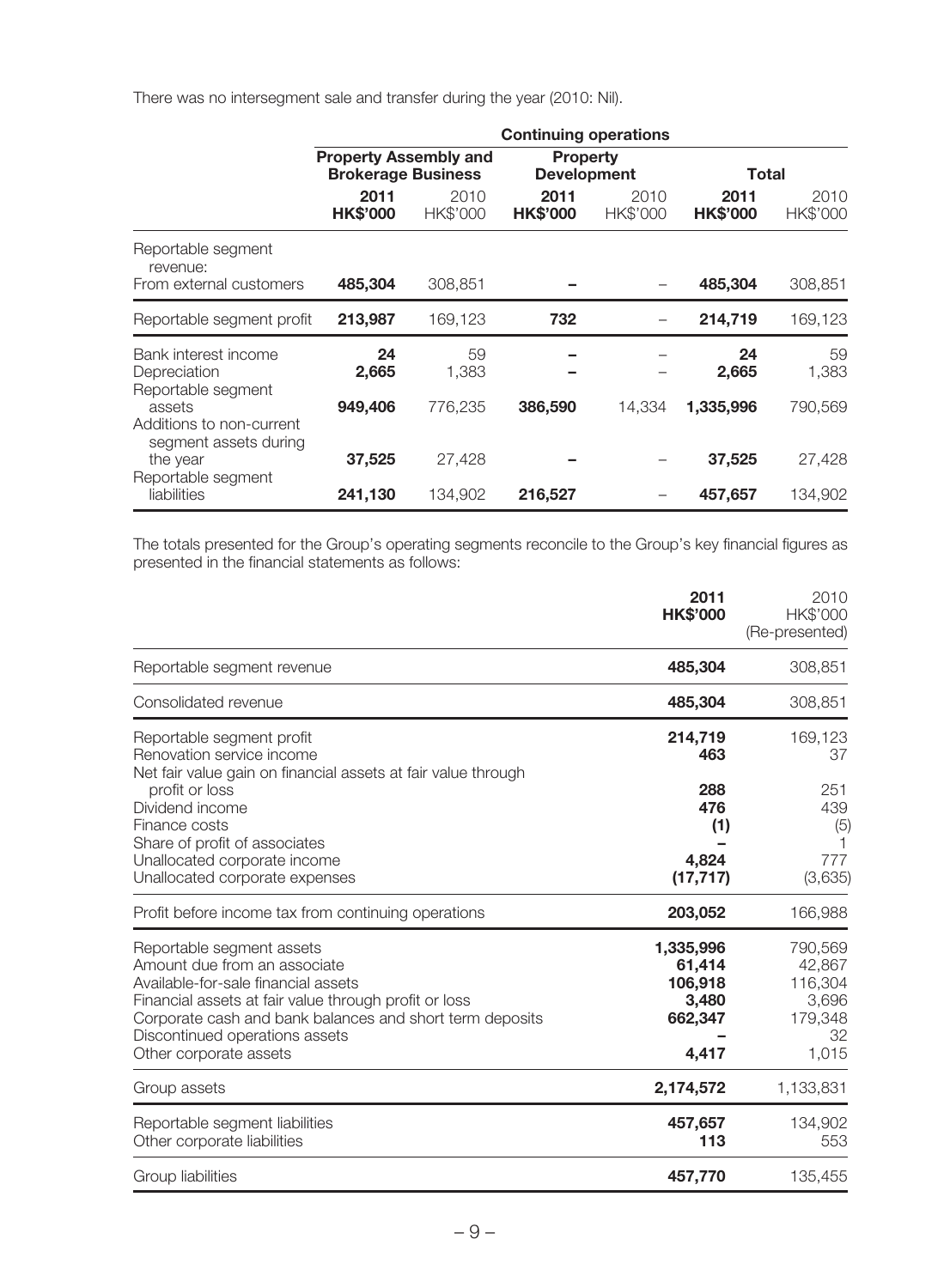All revenue from external customers and non-current assets are located in Hong Kong. The geographical location of customers is based on the location at which the services were provided and the goods were delivered. The geographical location of the non-current assets is based on the physical location of the assets.

During the year, there was no revenue from external customers attributable to the Cayman Islands (domicile) (2010: Nil) and no non-current assets were located in the Cayman Islands (2010: Nil). The country of domicile is the country where the Company was incorporated.

During the year, HK\$180,151,000 or 37% of the Group's revenue depended on a single customer in the Property Assembly and Brokerage Business (2010: HK\$141,246,000 or 46%).

### 4. Revenue

The Group's principal activities are disclosed in note 1. Turnover of the Group is the revenue from these activities on continuing and discontinued operations.

Revenue from the Group's principal activities recognised during the year is as follows:

|                              | 2011<br><b>HK\$'000</b> | 2010<br>HK\$'000<br>(Re-presented) |
|------------------------------|-------------------------|------------------------------------|
| <b>Continuing operations</b> |                         |                                    |
| Commission income            | 357,040                 | 293,851                            |
| Sales of properties          | 128,264                 | 15,000                             |
|                              | 485,304                 | 308,851                            |

#### 5. OTHER INCOME

|                                                               | 2011<br><b>HK\$'000</b> | 2010<br>HK\$'000<br>(Re-presented) |
|---------------------------------------------------------------|-------------------------|------------------------------------|
| <b>Continuing operations</b>                                  |                         |                                    |
| Interest income                                               | 2,810                   | 835                                |
| Dividend income                                               | 476                     | 439                                |
| Rental income                                                 | 1,854                   | 191                                |
| Renovation service income                                     | 463                     | 37                                 |
| Net fair value gain on financial assets at fair value through |                         |                                    |
| profit or loss                                                | 288                     | 251                                |
| Exchange gain, net                                            | 1,824                   |                                    |
| Sundry income                                                 | 358                     | 295                                |
|                                                               | 8,073                   | 2.048                              |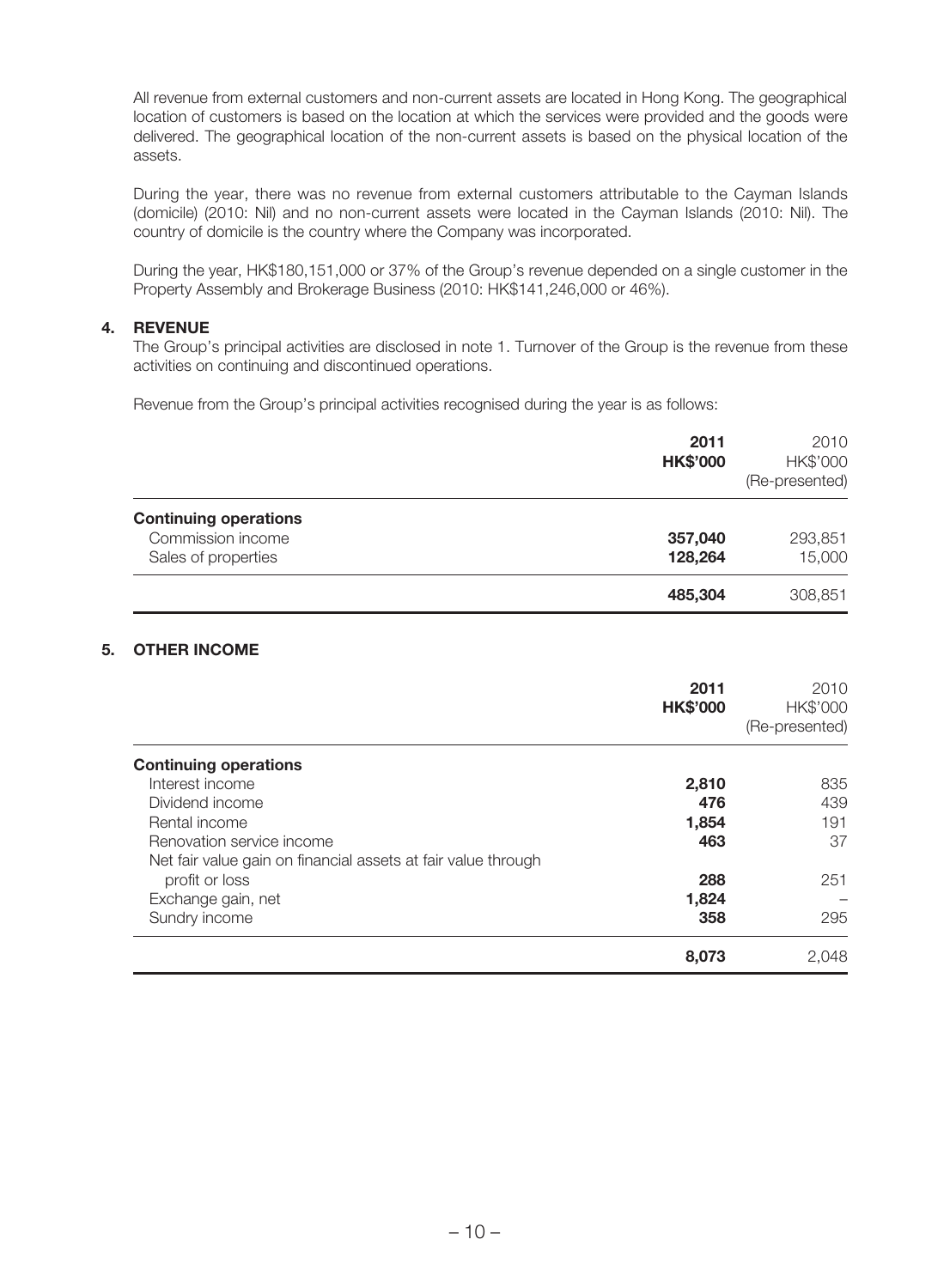### 6. PROFIT BEFORE INCOME TAX

|                                                              | 2011<br><b>HK\$'000</b> | 2010<br>HK\$'000<br>(Re-presented) |
|--------------------------------------------------------------|-------------------------|------------------------------------|
| <b>Continuing operations</b>                                 |                         |                                    |
| Operating profit is arrived at after charging the following: |                         |                                    |
| Auditor's remuneration                                       | 600                     | 448                                |
| Cost of inventories recognised as expense                    | 74,879                  | 13,823                             |
| Depreciation                                                 | 2,939                   | 1,543                              |
| Directors' remuneration                                      | 6.818                   | 198                                |
| Loss on disposals of property, plant and equipment           | 2                       |                                    |
| Minimum lease payments under operating lease rentals for     |                         |                                    |
| land and buildings                                           | 3.440                   | 2.307                              |

#### 7. Finance costs

|                                                                                                                        | 2011<br><b>HK\$'000</b> | 2010<br>HK\$'000 |
|------------------------------------------------------------------------------------------------------------------------|-------------------------|------------------|
| Interest on bank loans wholly repayable within five years<br>Interest on overdrafts wholly repayable within five years | 2,758                   | 5                |
| Total borrowing costs<br>Less: interest capitalised in properties under development                                    | 2,759<br>(2,758)        | 5                |
|                                                                                                                        |                         | 5                |

\* The borrowing cost have been capitalised at effective interest rate ranged from 1.89% to 1.95% per annum (2010: Nil).

### 8. Income tax expense

Hong Kong profits tax has been provided at the rate of 16.5% (2010: 16.5%) on the estimated assessable profits arising in Hong Kong for the year.

The amount of current income tax in the consolidated income statement represents:

|                                       | 2011<br><b>HK\$'000</b> | 2010<br>HK\$'000 |
|---------------------------------------|-------------------------|------------------|
| Hong Kong<br>Current tax for the year | 35,142                  | 25,868           |
| Total income tax expense              | 35,142                  | 25,868           |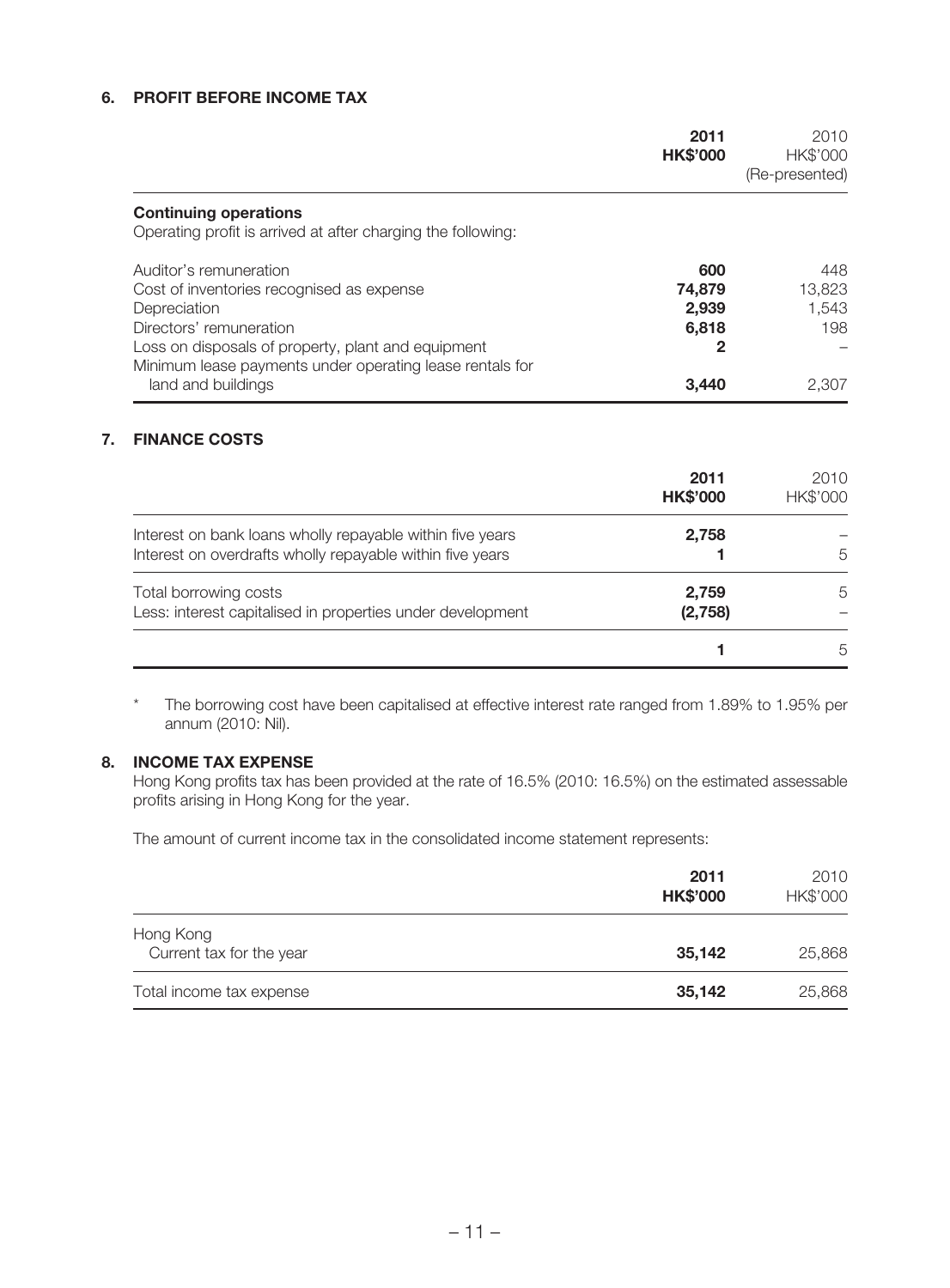Reconciliation between tax expense and accounting profit at applicable tax rates:

|                                                                                                                                                                                                                                                                                                     | 2011<br><b>HK\$'000</b>                    | 2010<br>HK\$'000                               |
|-----------------------------------------------------------------------------------------------------------------------------------------------------------------------------------------------------------------------------------------------------------------------------------------------------|--------------------------------------------|------------------------------------------------|
| Profit before income tax                                                                                                                                                                                                                                                                            | 203,045                                    | 166,305                                        |
| Tax calculated at 16.5% (2010: 16.5%)<br>Tax effect of non-deductible expenses<br>Tax effect of non-taxable revenue<br>Tax effect of temporary difference not recognised<br>Tax effect of unused tax losses not recognised<br>Tax effect of prior years' unrecognised tax losses utilised this year | 33,503<br>4,237<br>(886)<br>112<br>(1,824) | 27,440<br>638<br>(197)<br>37<br>310<br>(2,360) |
| Income tax expense                                                                                                                                                                                                                                                                                  | 35,142                                     | 25,868                                         |

#### 9. DIVIDENDS

#### (a) Dividend attributable to the year:

|                                                                | 2011<br><b>HK\$'000</b> | 2010<br>HK\$'000 |
|----------------------------------------------------------------|-------------------------|------------------|
| Proposed final dividend of HK0.287 cents (2010: Nil) per share | 9.983                   |                  |

At the meeting held on 21 September 2011, the directors proposed a final dividend of HK0.287 cents (2010: nil) per share for the year to the shareholders whose names appear in the register of members of the Company on 8 November 2011. The proposed final dividend, amounting to HK\$9,983,000, has not yet been recognised as a liability at the reporting date.

#### (b) Dividend attributable to the previous year approved and paid during the year:

|                                                                                           | 2011<br><b>HK\$'000</b> | 2010<br>HK\$'000 |
|-------------------------------------------------------------------------------------------|-------------------------|------------------|
| Final dividend in respect of previous year of HK\$ nil<br>(2010: HK0.366 cents) per share |                         | 10.718           |

#### 10. Discontinued operations

As mentioned in note 1, the business of trading of bags and accessories and recycled computers which were carried by Multi Merchant and FX International and Maxitech System and Trigreat Investment were disposed of to an independent third party on 13 November 2009 and 4 March 2011 respectively. These business segments are presented as discontinued operations in accordance with HKFRS 5.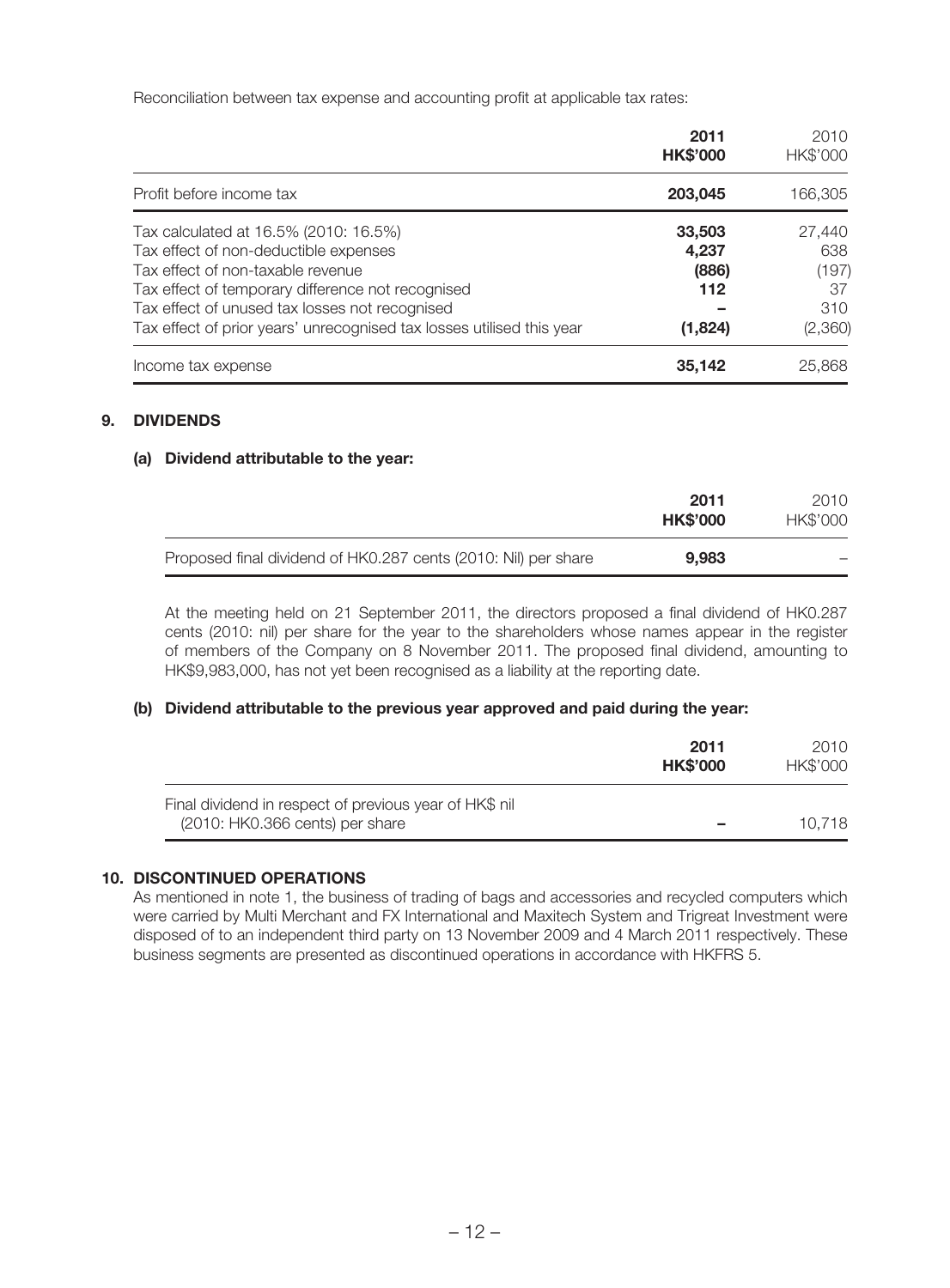#### 11. Earnings/(loss) per share

The calculation of basic and diluted earnings/(loss) per share is based on the following data:

| 2011           | 2010<br>(Re-presented) |
|----------------|------------------------|
|                |                        |
| 167,910<br>(7) | 141,120<br>(683)       |
| 167,903        | 140,437                |
|                |                        |
| 3,239,322      | 2,928,500              |
| 5,227          |                        |
|                | 2,928,500              |
|                | 3,244,549              |

Diluted earnings per share for the year ended 30 June 2010 were not presented because there was no potential ordinary share in existence in 2010.

### 12. INTERESTS IN ASSOCIATES AND AMOUNT DUE FROM AN ASSOCIATE

|                                         | 2011<br><b>HK\$'000</b> | 2010<br>HK\$'000 |
|-----------------------------------------|-------------------------|------------------|
| Non-current<br>Share of net assets      |                         |                  |
| <b>Current</b><br>Due from an associate | 61,414                  | 42,867           |

As at 30 June 2011, amount due from an associate are unsecured, interest-free and repayable on demand.

#### 13. Goodwill

Goodwill arose from the acquisition of Richfield Realty in 2007. The net carrying amount of HK\$474,000,000 (2010: HK\$474,000,000) as at 30 June 2011 is attributable to the Property Assembly and Brokerage Business. Details of the Acquisition were set out in the Company's circular dated 10 May 2007.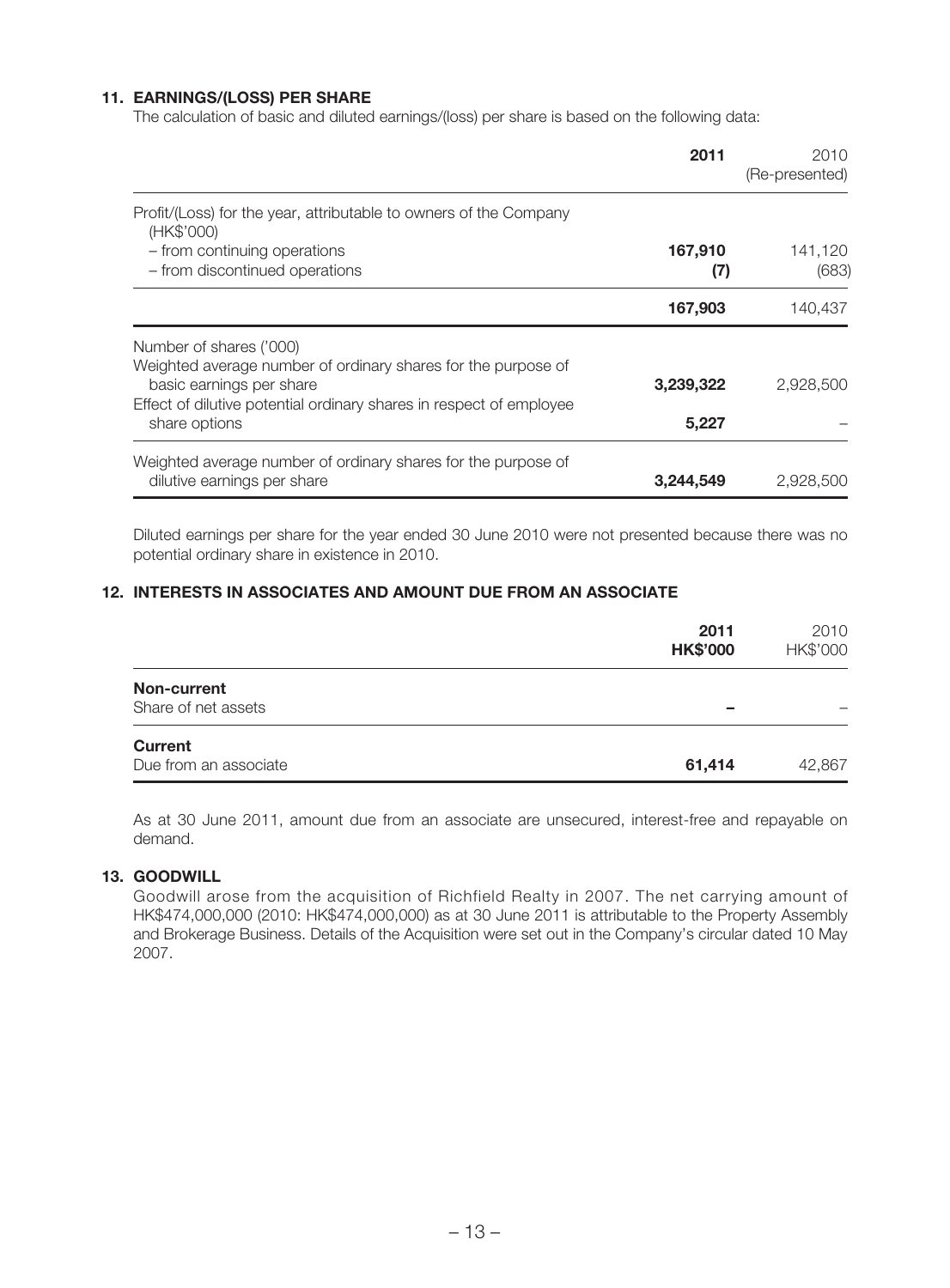#### 14. AVAILABLE-FOR-SALE FINANCIAL ASSETS

|                                                                                                                                              | 2011<br><b>HK\$'000</b>        | 2010<br>HK\$'000          |
|----------------------------------------------------------------------------------------------------------------------------------------------|--------------------------------|---------------------------|
| Listed equity securities - Hong Kong<br>Unlisted investment funds                                                                            | 76,700<br>30,218               | 99,200<br>17,104          |
|                                                                                                                                              | 106,918                        | 116,304                   |
| Net carrying amount at beginning of the year<br><b>Additions</b><br>Change in fair value (debited)/credited to revaluation reserve in equity | 116,304<br>32,981<br>(42, 367) | 28,612<br>6,912<br>80,780 |
| Net carrying amount at end of the year                                                                                                       | 106,918                        | 116.304                   |

#### 15. PROPERTIES HELD FOR TRADING

The analysis of carrying amount of properties held for trading is as follows:

|                                  | 2011<br><b>HK\$'000</b> | 2010<br>HK\$'000 |
|----------------------------------|-------------------------|------------------|
| In Hong Kong                     |                         |                  |
| - 10 to 50 years (medium leases) | 23,006                  | 18,948           |
| - Over 50 years (long leases)    | 47,431                  | 18,502           |
|                                  | 70,437                  | 37,450           |

#### 16. TRADE RECEIVABLES

The Group generally allows a credit period from 1 month to 3 years (2010: 1 month to 3 years) to its trade customers within Property Assembly and Brokerage Business, in accordance with the terms of the mutual agreements after individual negotiations.

Based on the invoice dates, ageing analysis of trade receivables is as follows:

|                 | 2011<br><b>HK\$'000</b> | 2010<br>HK\$'000 |
|-----------------|-------------------------|------------------|
| Within 90 days  | 84,192                  | 101,583          |
| 91 to 180 days  | 70,611                  | 361              |
| 181 to 365 days | 7,753                   | 501              |
| Over 365 days   | 570                     |                  |
|                 | 163,126                 | 102,445          |

All trade receivables are subject to credit risk exposure. However, the Group does not identify specific concentrations of credit risk with regards to trade receivables, as the amounts recognised resemble a large number of receivables from various customers. Impairment on trade receivables is recognised when the debts are identified to be irrecoverable.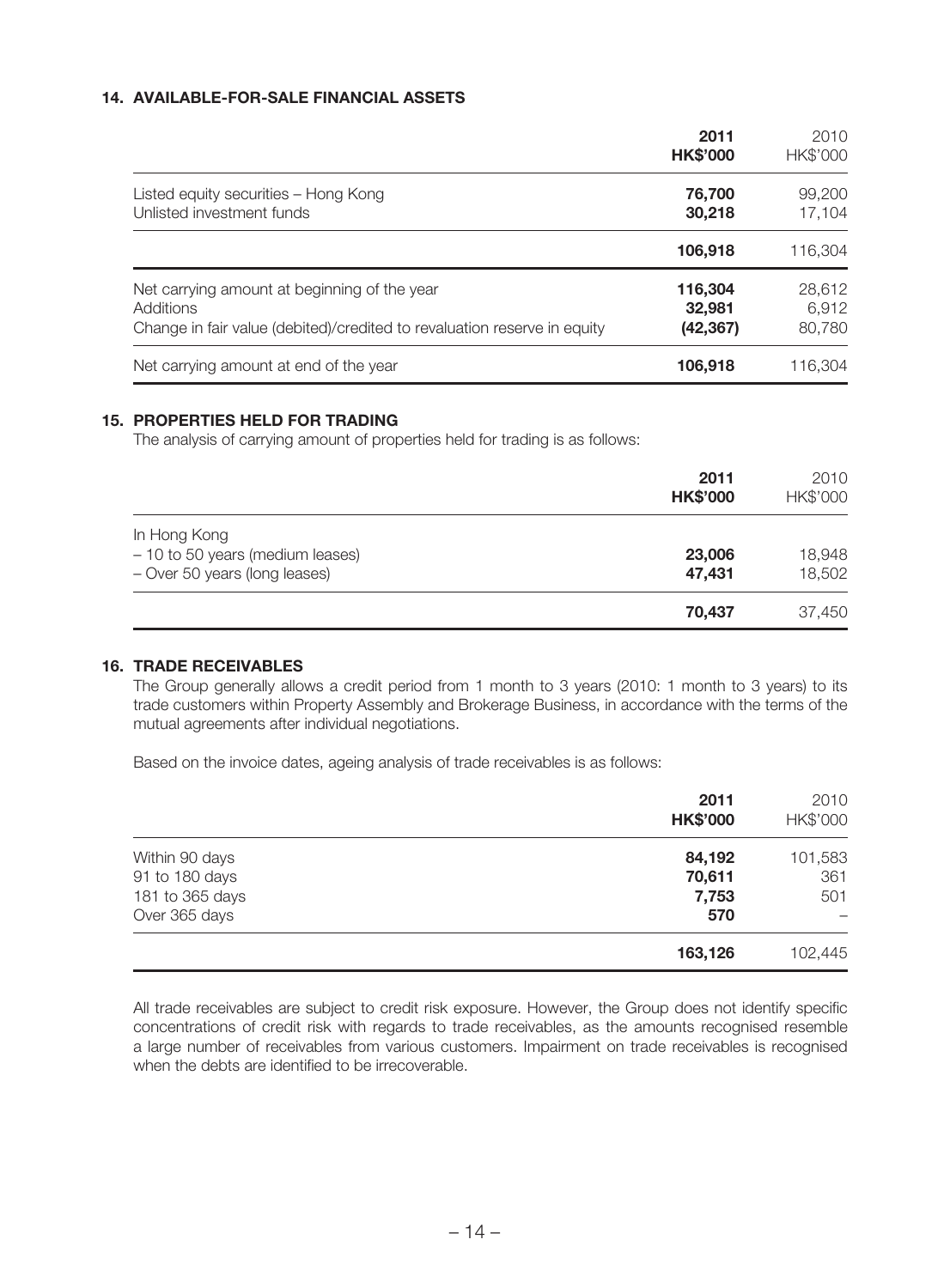Based on due date, ageing analysis of trade receivables is as follows:

|                                                      | 2011<br><b>HK\$'000</b> | 2010<br>HK\$'000 |
|------------------------------------------------------|-------------------------|------------------|
| Neither past due nor impaired                        | 84,192                  | 101,583          |
| Less than 90 days past due<br>Over 90 days past due  | 70,611<br>8,323         | 361<br>501       |
| Trade receivables that are past due but not impaired | 78,934                  | 862              |
|                                                      | 163,126                 | 102,445          |

#### 17. Financial assets at fair value through profit or loss

These represented the unlisted investment funds in United Kingdom and are held for trading purposes. The balances at the reporting dates are stated at fair value which have been determined by reference to the quoted bid prices at the reporting dates.

#### 18. Restricted bank deposits

These bank deposits are kept in the separate bank accounts by the Group as these are temporarily received from the developers of the property assembly projects and are held on behalf of the developers for the purpose of the payments of initial deposits to the owners of the properties in accordance with the provisional sale and purchase agreements.

As these bank deposits are restricted to a specific use by the Group, they are not under the cash management of the Group.

### 19. TRADE PAYABLES

The Group was granted by its suppliers' credit periods ranging from 30 days to 230 days (2010: 30 days to 90 days). Based on the invoices dates, ageing analysis of trade payables is as follows:

|                                                | 2011<br><b>HK\$'000</b> | 2010<br>HK\$'000 |
|------------------------------------------------|-------------------------|------------------|
| Within 30 days<br>-<br>31 to 90 days<br>39,740 | -                       |                  |
|                                                | 39,740                  |                  |

The directors of the Company consider that the carrying amounts of trade payables approximate to their fair values.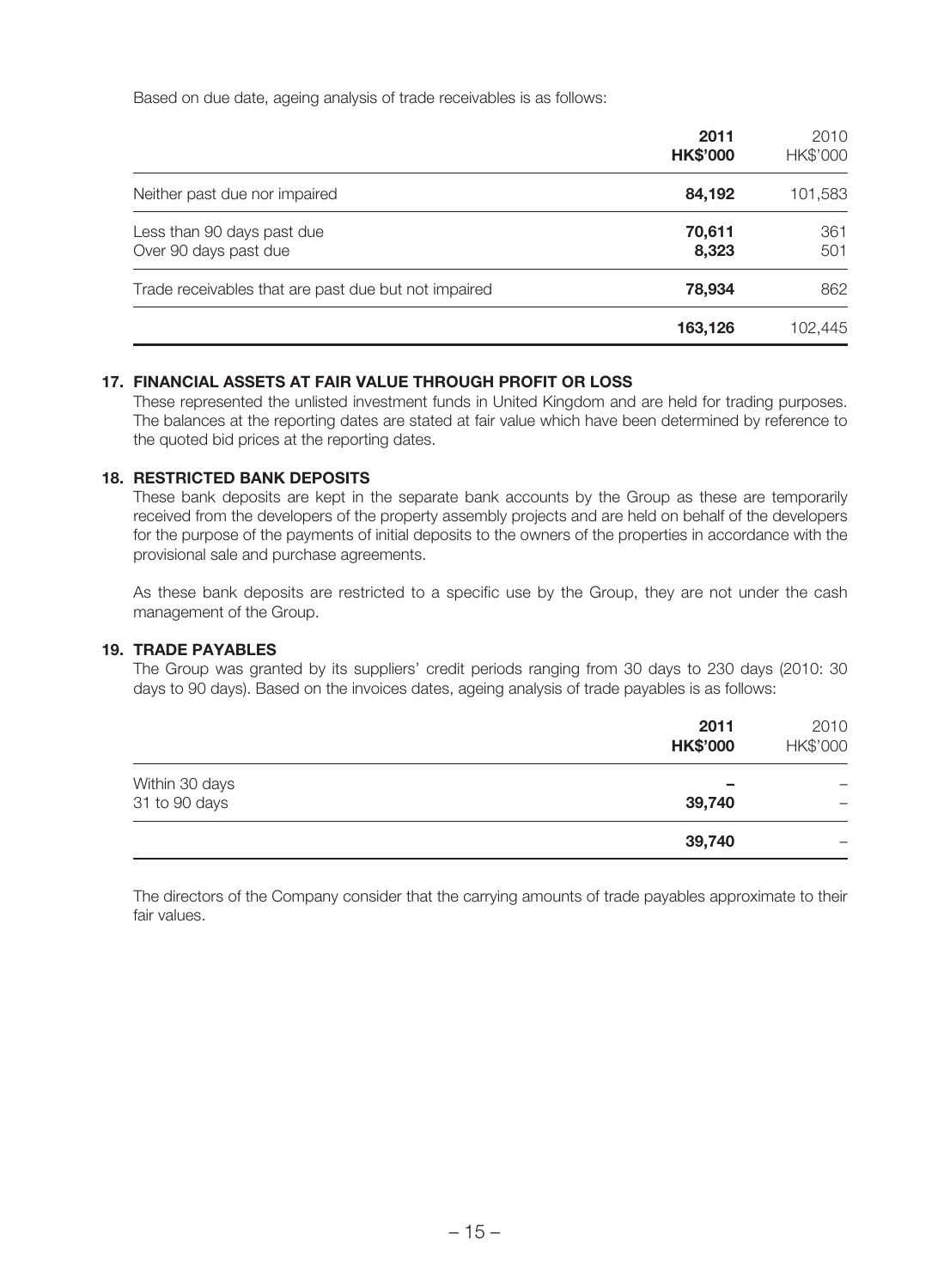#### 20. SHARE CAPITAL

|                                                                                                                      | 2011                                |                                              | 2010                               |                                |
|----------------------------------------------------------------------------------------------------------------------|-------------------------------------|----------------------------------------------|------------------------------------|--------------------------------|
|                                                                                                                      | <b>Number</b><br>of shares<br>'000' | <b>HK\$'000</b>                              | <b>Number</b><br>of shares<br>'000 | HK\$'000                       |
| Authorised:<br>Ordinary shares of HK\$0.01 each                                                                      | 10,000,000                          | 100,000                                      | 10,000,000                         | 100,000                        |
|                                                                                                                      | <b>Number</b><br>of shares<br>'000' | <b>Ordinary</b><br>shares<br><b>HK\$'000</b> | <b>Number</b><br>of shares<br>'000 | Ordinary<br>shares<br>HK\$'000 |
| Issued and fully paid:<br>Ordinary shares of HK\$0.01 each<br>At the beginning of the year<br><b>Issue of shares</b> | 2,928,500<br>550,000                | 29,285<br>5,500                              | 2,928,500                          | 29,285                         |
| At the end of the year                                                                                               | 3,478,500                           | 34,785                                       | 2,928,500                          | 29,285                         |

On 27 October 2010, 5 November 2010 and 19 January 2011, the Company issued 150,000,000, 150,000,000 and 250,000,000 ordinary shares of HK\$1.20, HK\$1.15 and HK\$1.01 per share to facilitate general working capital of the Company. On 27 October 2010, 5 November 2010 and 19 January 2011, the subscriptions were completed and raised amounts of approximately HK\$180,000,000, HK\$172,500,000 and HK\$252,500,000 respectively (before expenses). The premium received of HK\$599,500,000 (before issuing expense) was credited to the share premium account.

### 21. material related party transactions

#### 21.1 The following transactions were carried out with the related parties:

|                                                                | 2011<br><b>HK\$'000</b> | 2010<br>HK\$'000 |
|----------------------------------------------------------------|-------------------------|------------------|
| Commission income from an associate                            |                         | 11,765           |
| Equipment acquired from a related company controlled by one of |                         |                  |
| the directors of the Company                                   | 83                      |                  |
| Printing fees paid to a related company controlled             |                         |                  |
| by one of the directors of the Company                         | 546                     | 312              |
| Professional fees paid to a related company                    |                         |                  |
| in which one of the directors of the Company is a partner      | 765                     | 47               |
| Rental expenses paid to a related company owned                |                         |                  |
| by a director of a subsidiary of the Company                   | 970                     | 872              |
| Rental expenses paid to a related company owned                |                         |                  |
| by one of the directors of the Company                         | 1.183                   | 604              |
|                                                                | 3,547                   | 13.600           |

These transactions were conducted at pre-determined prices in accordance with terms mutually agreed between the Group and these related parties. These transactions are conducted in the normal course of business.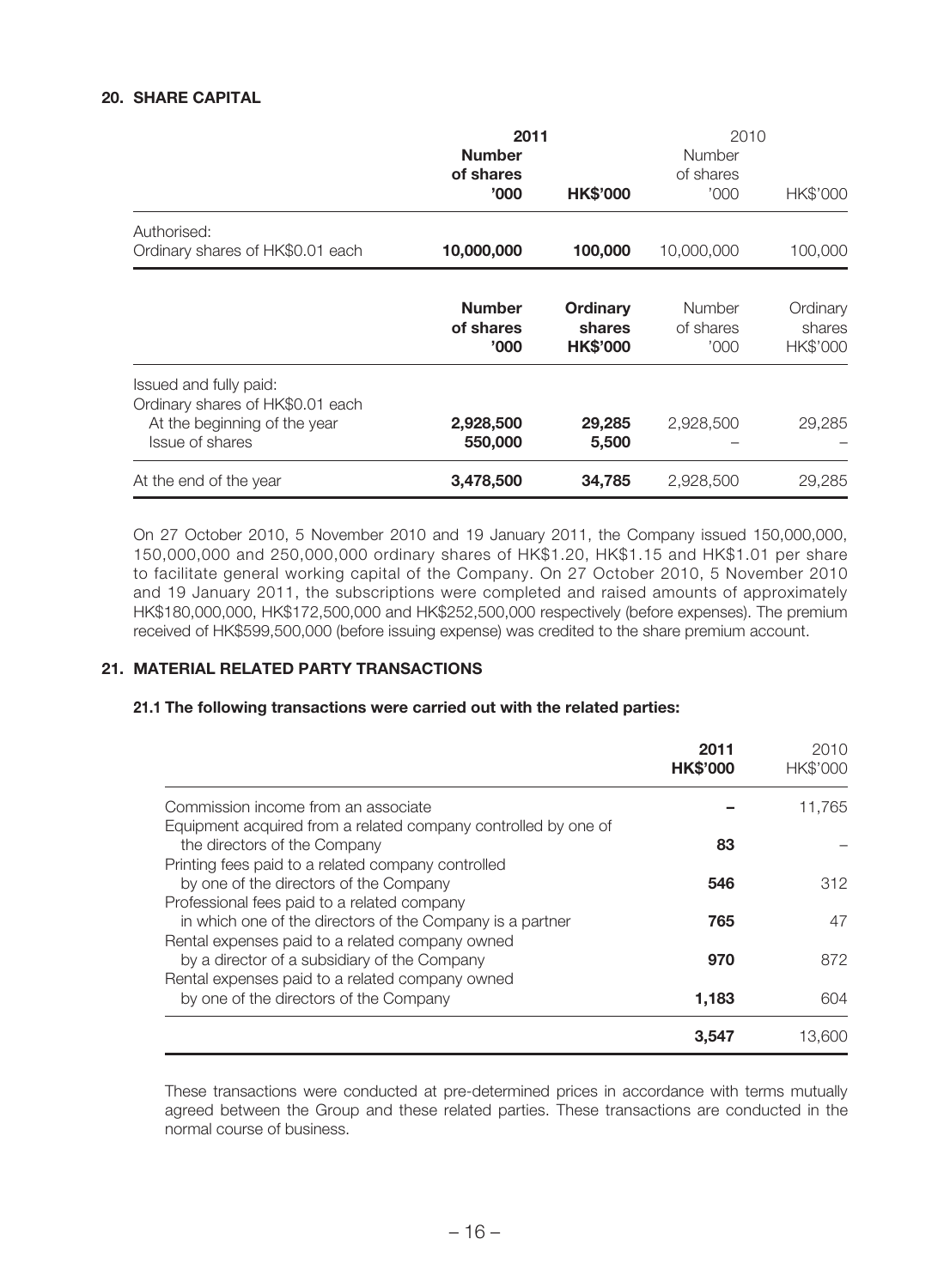#### 21.2 Key management personnel compensation

|                              | 2011<br><b>HK\$'000</b> | 2010<br>HK\$'000 |
|------------------------------|-------------------------|------------------|
| Short-term employee benefits | 35.787                  | 13.542           |

#### 22. Events subsequent to the reporting date

On 15 July 2011, Brilliant Idea Investments Limited ("Brilliant Idea"), a subsidiary of Kowloon Development Company Limited ("Kowloon Development"), claimed the Company that Richfull Consultants Limited ("Richfull"), a subsidiary of the Group, failed to acquire more than 80% of titles and interests of the properties at Wan On Street, Wan Shun Street, Wan King Street and Wan Fuk Street for the re-development projects before the prescribed date and accordingly the Company breached the agency agreement. On the other hand, Richfull undertook a separate legal action against Kowloon Development which was in breach of a verbal consultancy agreement in January 2011 for the payment of the agreed consultancy fee.

On 2 August 2011, Richfull and Kowloon Development agreed and signed a consent order for the settlement of consultancy fee. On the same date, the Company and Brilliant Idea agreed and signed a consent order for the above proceedings. On 10 August 2011, Richfull received the full settlement from Kowloon Development.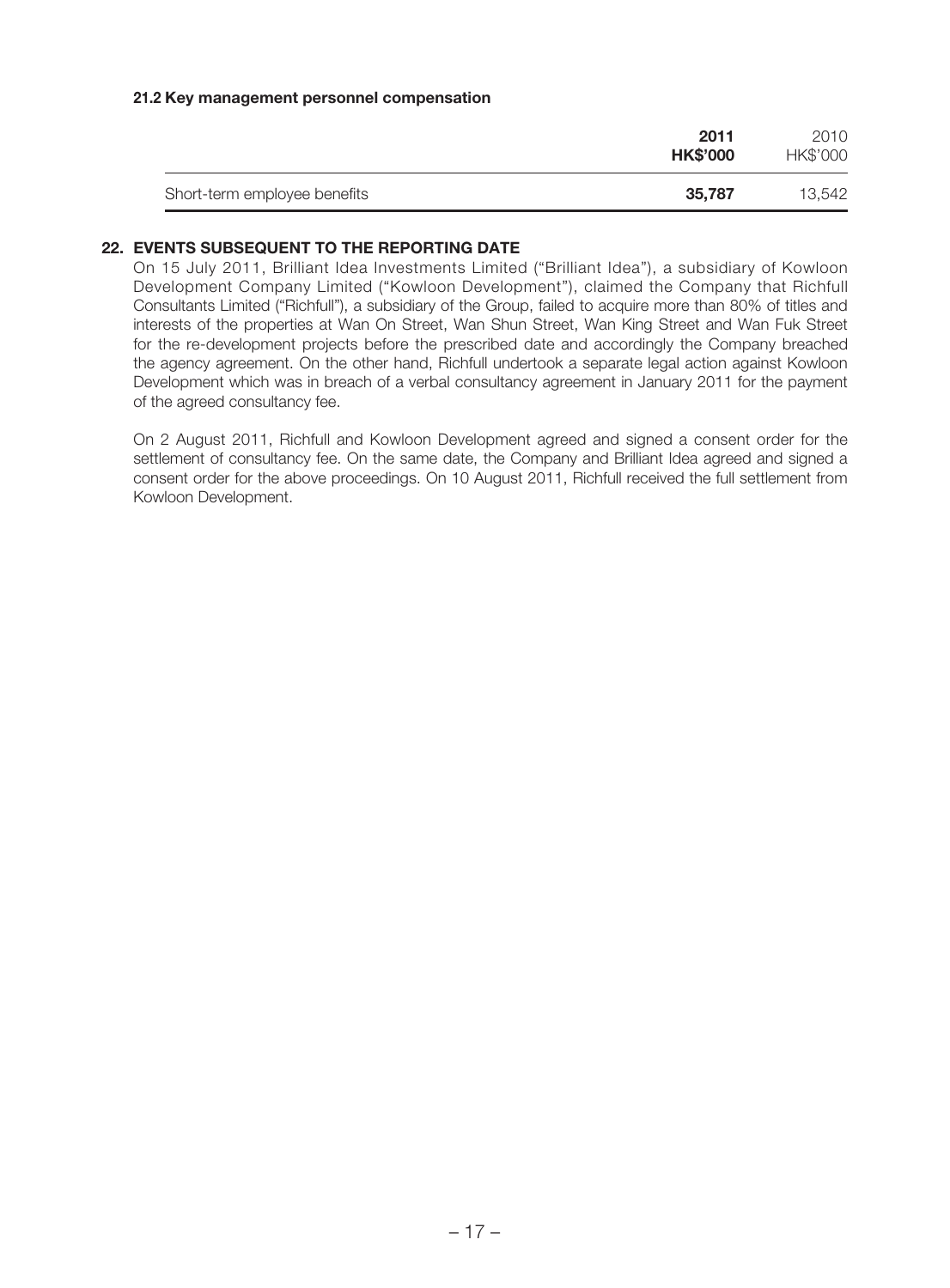# Management discussion and analysis

### **OVERVIEW**

The Group is principally engaged in provision of property brokerage services, carrying out schemes for property consolidation, assembly and redevelopment, property trading and property development in Hong Kong. The Group has diversified its business scope and commenced to engage in property development business in Hong Kong from the year ended 30 June 2010. The business of trading of recycled computers, which had been suspended since 1 September 2009, was disposed to an independent third party on 4 March 2011.

The Group is currently reviewing, analysing the potential value and engaging in various property assembly projects in Hong Kong. Those engaged projects are all residential and commercial properties which are located in Hong Kong Island and Kowloon. Regarding the property development business, the Group is engaged in 2 projects, which are both located in Kowloon.

### Financial performance

The Group recorded a revenue (for continuing operations) of approximately HK\$485,304,000 in the year, representing an increase of approximately 57% comparing with the previous fiscal year of approximately HK\$308,851,000. The surge in revenue was mainly attributed to the increase in revenue of the property assembly and brokerage business. In respect of the business of property assembly and brokerage, it contributes approximately HK\$485,304,000 to the revenue of the Group for the year and this represents an increase of approximately 57% compared with the last year of approximately HK\$308,851,000. Profit before income tax (for both continuing and discontinued operations) of the Group for the year was approximately HK\$203,045,000, representing an increase of approximately 22% when compared with the last year of approximately HK\$166,305,000. Due to the increase of revenue, profit attributable to owners of the Company for the year was increased to approximately HK\$167,903,000 compared with the profit attributable to owners of the Company of approximately HK\$140,437,000 last year.

### business overview

### Property Assembly and Brokerage Business

With the encouraging sign of global economy recovery and the low interest rate, Hong Kong's gross domestic product gained 6.8% in 2010. The Hong Kong property market was continuing to improve for the reporting year with a strong demand on residential property. Developers are keen to increase their land bank, particularly in urban areas by acquisition of old buildings in various districts in Hong Kong.

The relaxation of compulsory auction sales threshold of old building from 90% to 80% by the government in April 2010 also presented a favorable condition in accelerating the unification of ownership. The government adopted various measures to curb the rising property prices. The Group is closely monitoring the situation and reviewing the economy and the impact from the current change in economic environment of the market.

The Group continued to expand its core business of property assembly and brokerage business. During the year, the revenue from the property assembly and brokerage business recorded increase of approximately HK\$485,304,000, up by 57% from the same period last year of HK\$308,851,000. The operating profit for the property assembly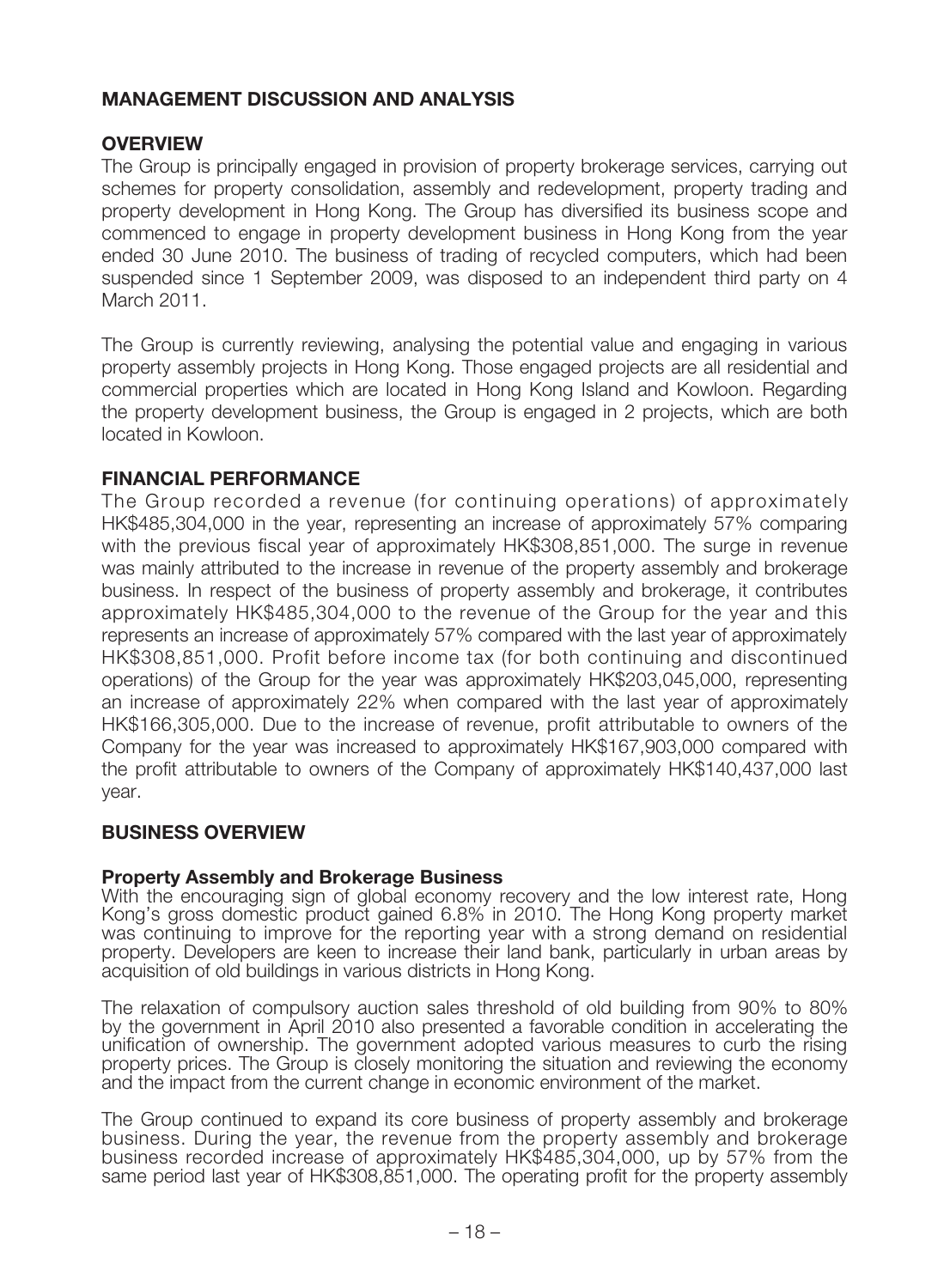and brokerage business was approximately HK\$213,987,000 which was increased by approximately 27% compared with that of approximately HK\$169,123,000 for the last fiscal year. The improved results for the year was mainly attributable to the increase in number of property assembly project and the recognition of various developers and owners. Furthermore, the marketing on mass media, including television advertisements and title sponsorship of financial television programme also contribute to the improved results.

For the year ended 30 June 2011, the Group has completed 23 major assembly projects, which includes Central Mansion in Causeway Bay, and various projects in Mid-Levels West, Sham Shui Po and Causeway Bay, etc. Those projects are mainly located in densely populated location in Hong Kong Island and Kowloon side, including, Causeway Bay, Mid-Levels, Western District, North Point, Shau Kei Wan, Mongkok, Tai Kok Tsui, Kowloon City, Ho Man Tin, Tsim Sha Tsui and Shum Shui Po, etc. The total contract sum of the major completed projects and the total gross profit for the major completed projects recorded for the year are approximately HK\$8,983,000,000 and HK\$256,000,000, respectively.

As at 30 June 2011, the Group is currently reviewing, monitoring and engaging in various property assembly projects. Among these projects under review, approximately 35% of those projects is located in Hong Kong Island, mainly in Mid-Levels, Sheung Wan, Causeway Bay, Western District, Shau Kei Wan, Quarry Bay, Aberdeen, etc, and approximately 65% of those projects is located in Kowloon side, mainly in Mongkok, Sham Shui Po, Tai Kok Tsui, Ho Man Tin, Kwun Tong, To Kwa Wan, Kowloon City, etc..

### *Human Resources*

To keep pace with the growing assembly business, the Group has expanded its real estate team from approximately 140 to 172 staff for the year. The Group believes that professional team members are keys to the successful and sustainable property assembly business. They should have various professional knowledge in the property industries. In view of this, the Group has strengthened other supporting departments during the year to provide better support to the real estate team, including the legal department, the development department and the public relations department. In addition, the Group also provides regular internal training to update their professional knowledge and the market information.

### *Corporate Social Responsibilities*

The Group encourages its staff to participate in various charitable activities, such as charitable hiking and bowling match organized by the non-government organisations (the "NGO"), etc. During the year, the Group actively motivates its staff to contribute to the community and a voluntary team has been set up to establish a useful channel to its staff for joining voluntary activities. In view of needs by low income families, the Group has donated over HK\$10,000,000 to various NGO for provision of various services and assistance to the needed up to the date of this announcement.

### Property Development Business

During the year, the Group kept on expanding its property development business, but continued to take a conservative strategy on investment in new projects in view of the uncertainties in the global scene. Benefited from the low interest rate and demand from the Mainland customers, the property value in Hong Kong rise steadily for the reporting year.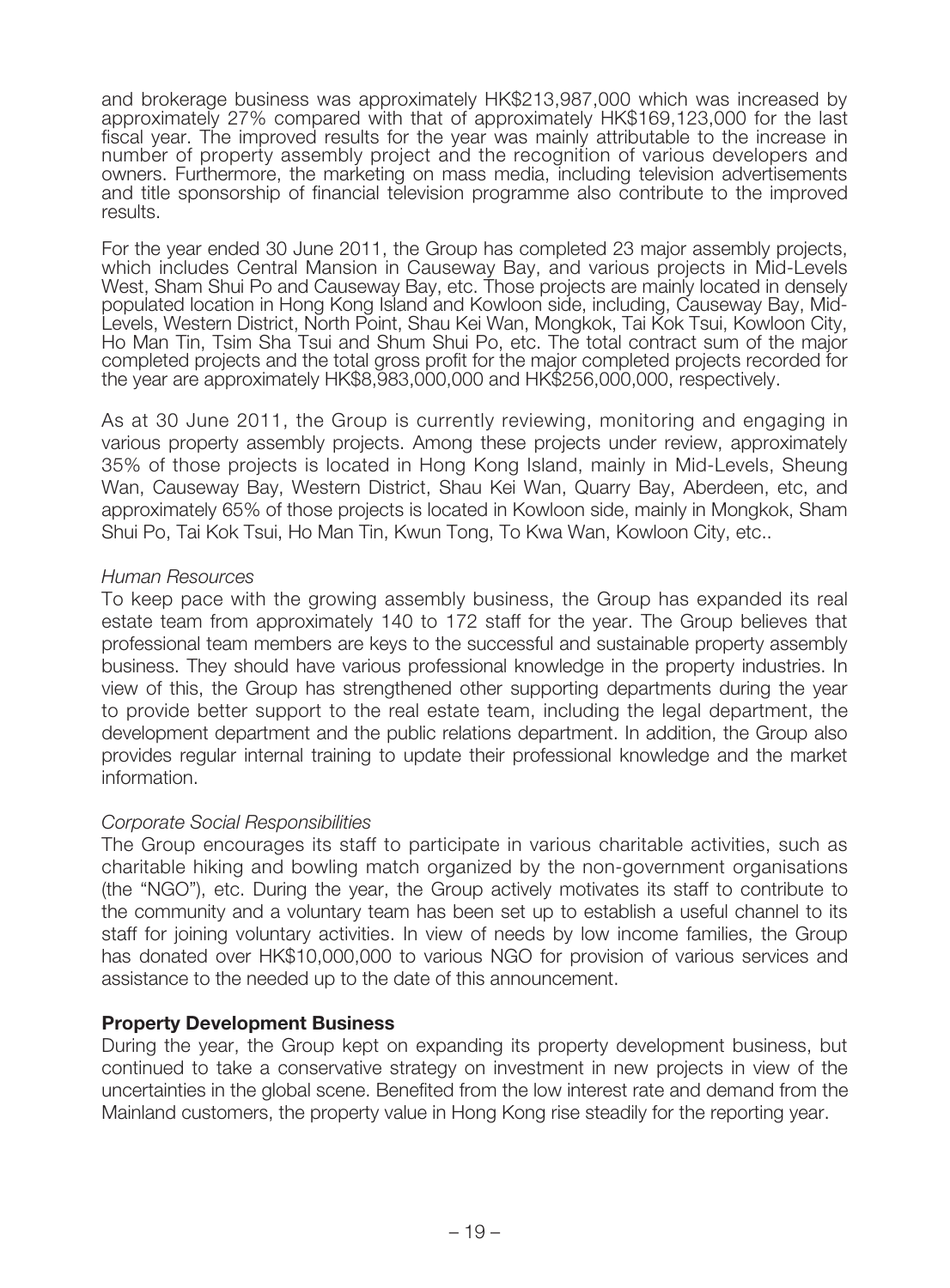On 18 May 2010, the Group entered into a shareholder's agreement with a wholly-owned subsidiary of Phoenix Asia Real Estate Investment, a customer of the Group, for establishing an associate for a property development project at Nos. 18-32 Junction Road, Kowloon, Hong Kong, which the Group has 30% equity interests. The project has a site area of approximately 10,200 square feet and a gross floor area of approximately 91,800 square feet. The remaining outstanding units of the project has been acquired during the year and the vacant possession of the project was also completed in June 2011. The development work has been commenced already. The Group is intended to develop it into a composite residential/commercial building, which is expected to be completed in 2014.

In addition, the Group has also acquired more than 90% of the properties of another property assembly project at Nos. 142-154 Carpenter Road, Kowloon, which has a site area of approximately 9,100 square feet. The Group decided to hold 100% equity interests of the project. And it is in the course of applying for compulsory auction sale for the remaining outstanding units.

In the future, the Group will continue to explore the best development proposals to meet the changes in the market environment, and hence to maximize the shareholders' benefits.

### Other Business

The business of trading of recycled computer was suspended since 1 September 2009, so that it has no contribution to the Group's revenue for the year ended 30 June 2011. To focus on the core business of property assembly and brokerage, the business of trading recycled computer was disposed to an independent third party on 4 March 2011.

### **PROSPECTS**

The property market of Hong Kong rebounded gradually since the first quarter of year 2009 as a result of the recovering global economy, improved market sentiment and low interest rate environment. On the other hand, a number of accidents took place in the old buildings, together with the new government policies on the old buildings, reflected the need of urban renewal. Those create a favourable business environment which will benefit development of the property assembly and brokerage business.

For the prospering property market, the growing demand of residential property by users and the demand of land bank by developers for redevelopment contributed to the steady growth of the property assembly and brokerage business. Due to shortage in supply of land in urban areas by the government, property assembly for redevelopment continues to be one of the main sources of land supply to the developers in the light of the scarce supply of land in Hong Kong. The Group will focus on those property assembly projects in various prime locations in the urban areas. The Group would from time to time review and manage the project mix to maintain profitability. The property assembly and brokerage business will continue to generate a stable income to the Group, and bring the best return to the shareholders.

Given the uncertainties prevailing on the global scenes, local mortgage rates are subject to an upward pressure and more cooling measures might be launched by the Government anytime. The housing needs of the genuine buyers coupled with strong offshore demand is expected to lend support to the property market. The Group continues to take a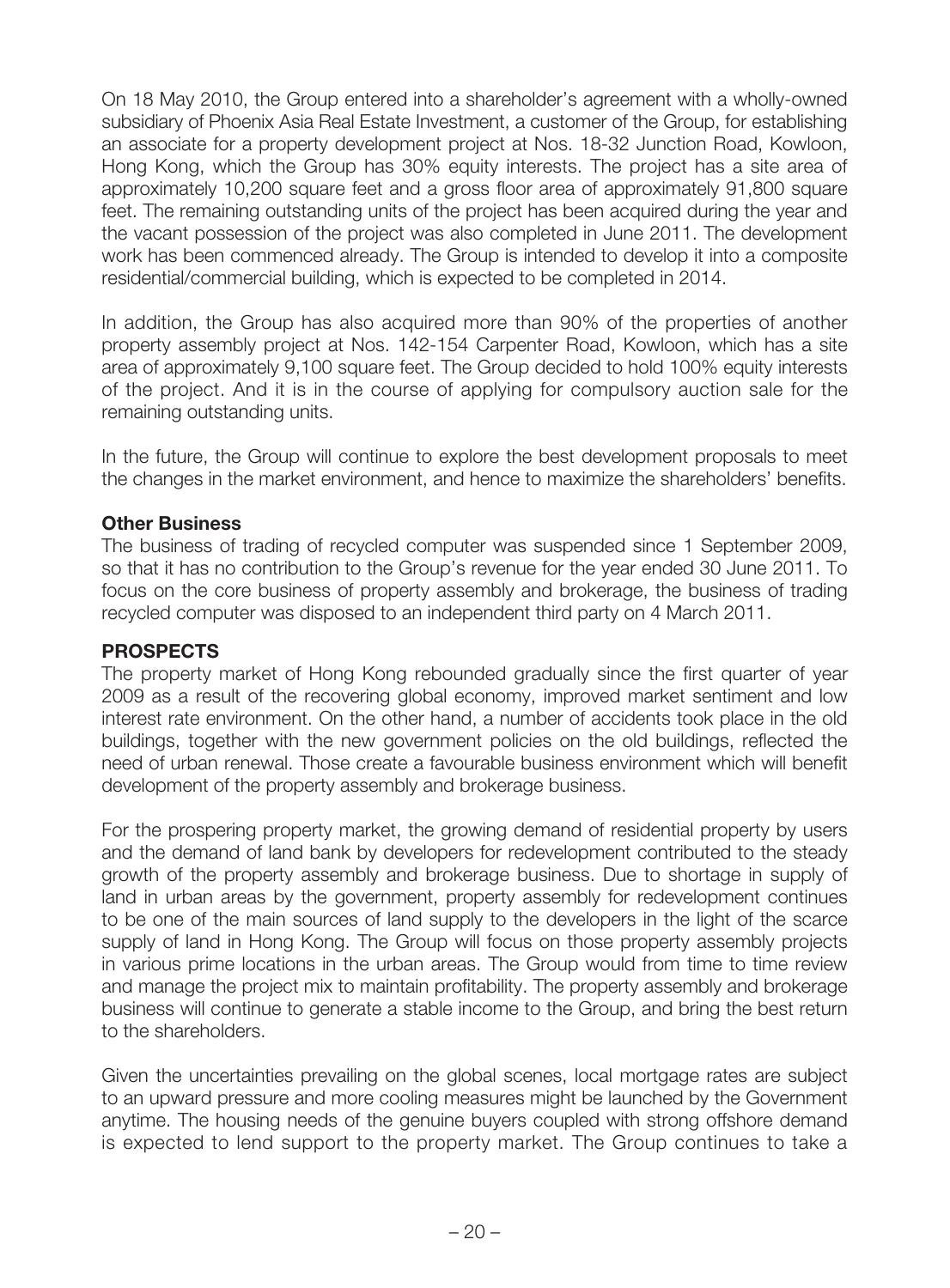conservative strategy in development of the property assembly and brokerage business. The shift of business strategy since 2007 by diversifying its sourcing area enabled the Group to further expand its market share and enabled the Group to meet challenges with adequate resources and flexibility to strengthen its market position in the coming years.

Various accidents of old buildings have triggered the alarm to the safety of those tenement buildings in Hong Kong and the urgent needs for urban redevelopment. Different sectors of Hong Kong community also showed recognition and support towards the urban redevelopment projects to revitalize the amenities in the old community. The Government lowered the compulsory auction sales threshold of old building from 90% to 80% since 1 April 2010, which is favourable for the Group.

The Group has been proactively seeking to diversify its business scope. The Group has been engaging in property developments that broaden the revenue base in which benefit the Company and the shareholders as a whole in the long run. Throughout the year, the Group has engaged in two property development projects and those projects represent excellent opportunities for the Group entering the property development market and will enhance the shareholders' value. The experience of the Group obtained in both projects can also be applicable to our future property development projects. The Group would carry out meticulous review on each property development project and would proactively respond to any policy changes in order to devise the most advantageous development plan to ensure the value and margin of each project.

With the growing demand and needs of residential properties in Hong Kong, the Group is optimistic in property assembly and brokerage business and property development business. The Group is dedicated to develop strategically in the property assembly and brokerage business and the property development business and actively seeking opportunities for premium property redevelopment projects so as to drive the growth of the Group.

The Group has been committed to conducting property assembly since 2007, and it is also our pursuit to alleviate the problem of urban aging in the old districts in Hong Kong, and thereby improve the environment and quality of lives in those neighborhoods. In respect of the trading businesses of recycled computers, profit margin and turnover are expected to be tumbled due to keen competitions and surge of operating costs. Since it is not the core businesses of the Group, the Group has terminated that business on 4 March 2011 and has directed the resources to development of the property assembly and brokerage business and property development business.

### liquidity, financial resources and capital structure

As at 30 June 2011, the Group had net current assets of approximately HK\$1,287,835,000 (2010: approximately HK\$380,220,000) including bank and cash balances of approximately HK\$756,248,000 (2010: approximately HK\$231,842,000).

The gearing ratio was 9.97% as at 30 June 2011 (2010: 0.07%). The gearing ratio is derived by dividing the total of bank overdraft, loans and finance lease liabilities by total assets. The gearing ratio was increased for the financial year under review compared to 30 June 2010 due to the borrowing of bank loan for the property held for development acquired for the year.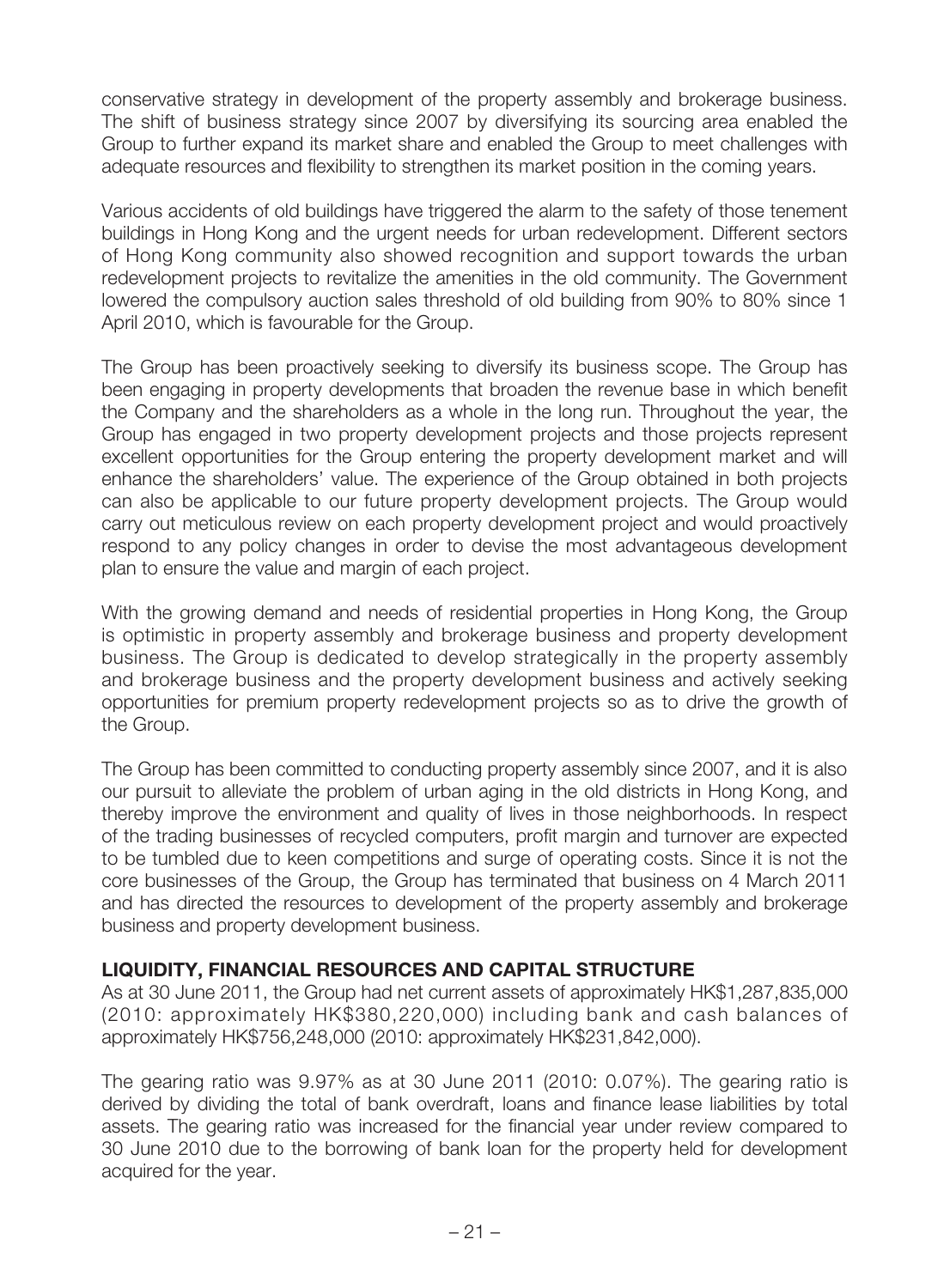During the year, the Group financed its operations with its own working capital and bank borrowing. As at 30 June 2011, total unsecured and secured banking borrowings of the Group amounted to approximately HK\$215,983,000 (2010: HK\$389,000), which are repayable within a period of not exceeding 5 years. Total other borrowings of the Group amounted to HK\$912,000 (2010: HK\$453,000), which are repayable within a period of not exceeding 5 years.

On 27 October, 5 November 2010 and 19 January 2011, the Company, by way of top-up placement, alloted in aggregate of 550,000,000 shares to institutional investors who are third parties independent of the Company and its connected persons. Following the topup placements, the total issued share capital of the Company is enlarged to 3,478,500,000 shares.

### SECURITIES IN ISSUE

On 27 October 2010, 150,000,000 ordinary shares of HK\$0.01 each (with an aggregate nominal value of HK\$1,500,000) have been placed to certain independent placees at the placing price of HK\$1.20 per placing share and the same number of shares were issued to the vendor pursuant to the top-up subscription agreements the Company entered into on 21 October 2010. The closing price of the shares was HK\$1.41 on 21 October 2010. The net price per share is approximately HK\$1.16.

On 5 November 2010, 150,000,000 ordinary shares of HK\$0.01 each (with an aggregate nominal value of HK\$1,500,000) have been placed to certain independent placees at the placing price of HK\$1.15 per placing share and the same number of shares were issued to the vendor pursuant to the top-up subscription agreements the Company entered into on 1 November 2010. The closing price of the shares was HK\$1.27 on 1 November 2010. The net price per share is approximately HK\$1.11.

On 19 January 2011, 250,000,000 ordinary shares of HK\$0.01 each (with an aggregate nominal value of HK\$2,500,000) have been placed to certain independent placees at the placing price of HK\$1.01 per placing share and the same number of shares were issued to the vendor pursuant to the top-up subscription agreement the Company entered into on 13 January 2011. The closing price of the shares was HK\$1.07 on 13 January 2011. The net price per share is approximately HK\$0.972.

All the above proceeds were used as general working capital of the Group.

### Significant investment held, material acquisitions or disposals of subsidiaries and affiliated companies, and future plans for material investments or capital assets

Save for those disclosed in this announcement, there were no significant investment held, material acquisitions or disposals of subsidiaries and affiliated companies during the year and there is no plan for material investments or capital assets as at the date of this announcement.

# contingent liabilities

As at 30 June 2011, the Company had given guarantees of HK\$634,000,000 (2010: HK\$144,000,000) in respect of the banking facilities of the subsidiaries and the associate for the property development projects at Nos. 142-154 Carpenter Road, Kowloon, and Nos. 18-32 Junction Road, Kowloon, Hong Kong.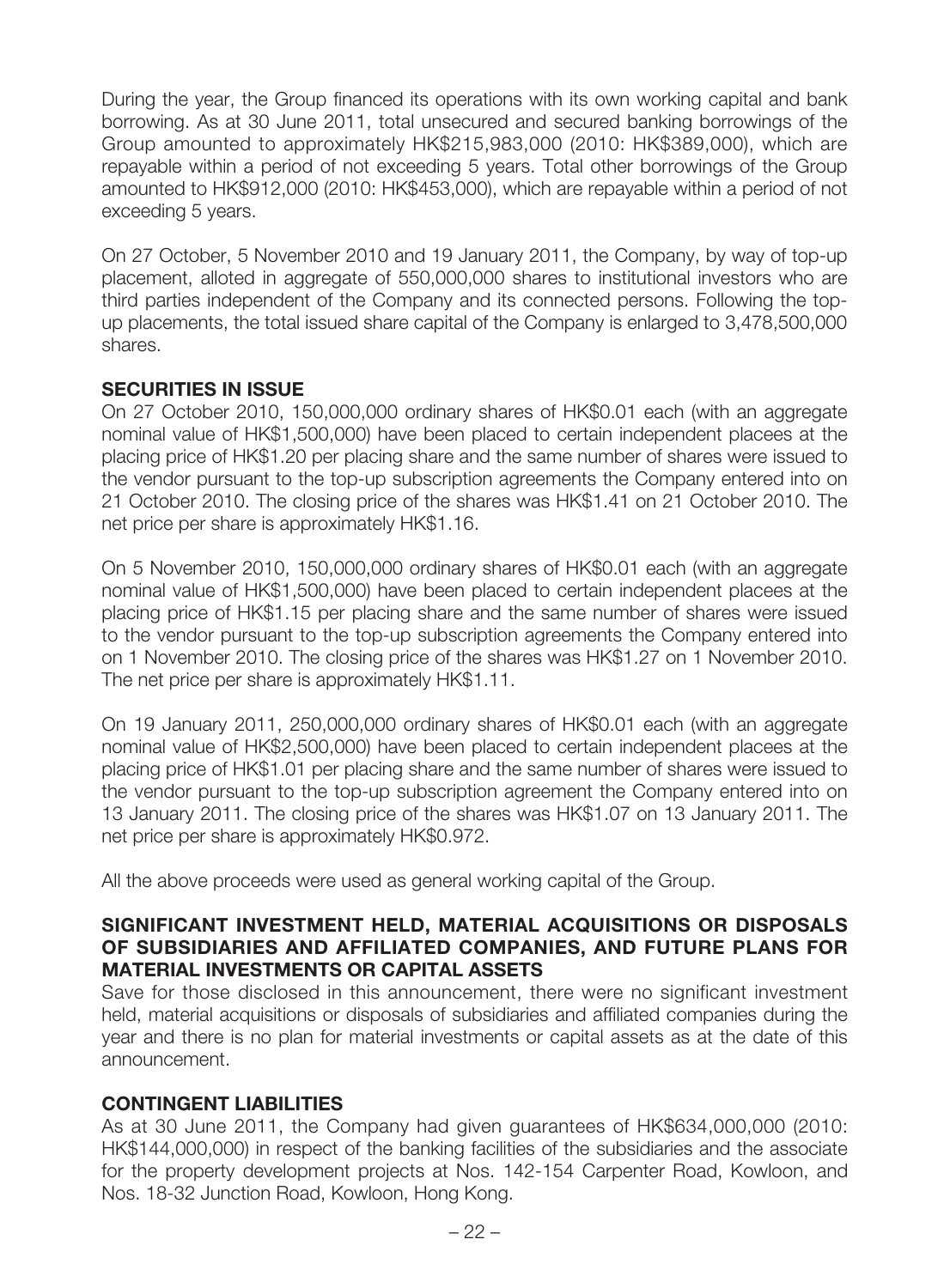# lease and contracted commitments

The Group leases certain of its office premises under non-cancellable operating lease arrangements with lease terms ranging from one to two years.

At 30 June 2011, the total future minimum lease payments under non-cancellable operating leases payable by the Group are as follows:

|                                                 | 2011<br><b>HK\$'000</b> | 2010<br>HK\$'000 |
|-------------------------------------------------|-------------------------|------------------|
| Within one year<br>In the second to fifth years | 3,184<br>646            | 1,560<br>906     |
|                                                 | 3,830                   | 2,466            |

# Capital commitments

|                                                                                                          | Group                   |                  | <b>Company</b>          |                  |
|----------------------------------------------------------------------------------------------------------|-------------------------|------------------|-------------------------|------------------|
|                                                                                                          | 2011<br><b>HK\$'000</b> | 2010<br>HK\$'000 | 2011<br><b>HK\$'000</b> | 2010<br>HK\$'000 |
| Contracted but not provided for:<br>Property, plant and equipment<br>Available-for-sale financial assets | 68,745<br>2,347         | 2,643            | 2,347                   | 2,643            |
|                                                                                                          | 71,092                  | 2,643            | 2,347                   | 2,643            |

### Foreign exchange exposure

The Group's income and expenditure during the year were denominated in United States dollars ("US\$"), HK dollars ("HK\$") and Renminbi ("RMB"), and most of the assets and liabilities as at 30 June 2011 were denominated in US\$, HK\$ and RMB. Accordingly, the Board is of the view that, to a certain extent, the Group is exposed to foreign currency exchange risk. For the US\$ foreign exchange exposure, the Board believes the exposure is small as the exchange rate of US\$ to HK\$ is comparatively stable. However, the Group is exposed to RMB foreign exchange exposure and fluctuation of exchange rates of RMB against HK\$ could affect the Group's results of operations. During the year, no hedging transaction or arrangement was made since the exchange rate of RMB to HK\$ is also fairly stable.

# treasury policies

The Group adopts a conservative approach towards its treasury policies. The Group strives to reduce exposure to credit risk by performing ongoing credit evaluations of the financial conditions of its customers. To manage liquidity risk, the Board closely monitors the Group's liquidity position to ensure that the liquidity structure of the Group's assets, liabilities and commitments can meet its funding requirements.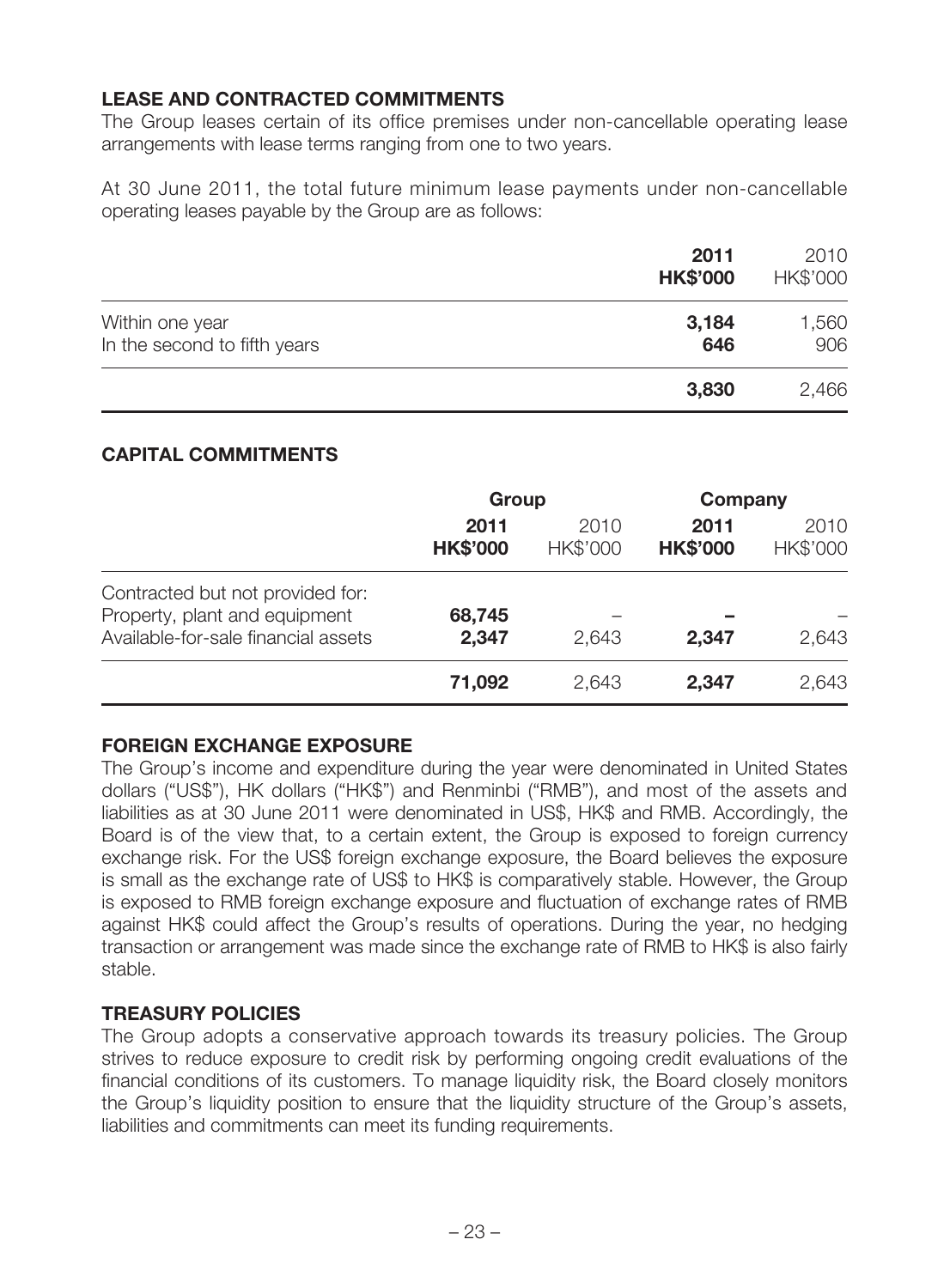# employees and remuneration policies

As at 30 June 2011, the Group had 232 (2010: 192) employees, including directors of the Company. Total staff costs (including directors' emoluments) were approximately HK\$176,747,000 for the year as compared to approximately HK\$98,903,000 in last year. Remuneration is determined with reference to market terms and the performance, qualification and experience of individual employee. Year-end bonus based on individual performance will be paid to employees as recognition of and reward for their contributions. Other benefits include contributions to statutory mandatory provident fund scheme to its employees in Hong Kong and share option scheme.

### **DIVIDENDS**

The Board recommend the payment of a final dividend of HK0.287 cents per ordinary share for year ended 30 June 2011 (2010: Nil) to the shareholders whose names appear on the register of members of the Company on 8 November 2011. The proposed final dividend is subject to the shareholders' approval at the forthcoming annual general meeting of the Company (the "AGM") and will be paid on or around 29 November 2011.

### closure of register of members

The register of members of the Company will be closed from Thursday, 27 October 2011 to Tuesday, 1 November 2011, both days inclusive, during which period no transfer of shares will be registered. In order to attend the AGM, all transfer of shares, accompanied by the relevant share certificates and transfer forms, must be lodged with the Company's branch share registrars in Hong Kong, Tricor Tengis Limited at 26th Floor, Tesbury Centre, 28 Queen's Road East, Wanchai, Hong Kong for registration not later than 4:30 p.m. on Wednesday, 26 October 2011.

The register of members of the Company will be closed from Monday, 7 November 2011 to Tuesday, 8 November 2011, both days inclusive, during which period no transfer of shares will be registered. In order to qualify for the final dividend, all transfers of shares, accompanied by the relevant share certificates and transfer forms, must be lodged with the Company's branch share registrars in Hong Kong, Tricor Tengis Limited at 26th Floor, Tesbury Centre, 28 Queen's Road East, Wanchai, Hong Kong for registration not later than 4:30 p.m. on Friday, 4 November 2011.

# corporate governance practices

The Company has adopted the code provisions set out in the Code on Corporate Governance Practices (the "Code") as set out in Appendix 14 of the Rules Governing the Listing of Securities on the Stock Exchange (the "Listing Rules"). The Company has complied with the code provisions set out in the Code throughout the year ended 30 June 2011, except for the deviation that (i) Mr. Li Chi Chung, the non-executive director of the Company, was appointed without specific term of service since no appointment letter has been entered between Mr. Li and the Company but his appointment is subject to retirement by rotation and offers himself for re-election in accordance with the articles of association of the Company; and (ii) the post of Chairman has been vacant since the resignation of Mr. Pong as the Chairman with effect from 5 February 2008. If candidate with suitable skill and experience is identified within or outside the Group, the Company will make necessary arrangement for the new appointment at appropriate time.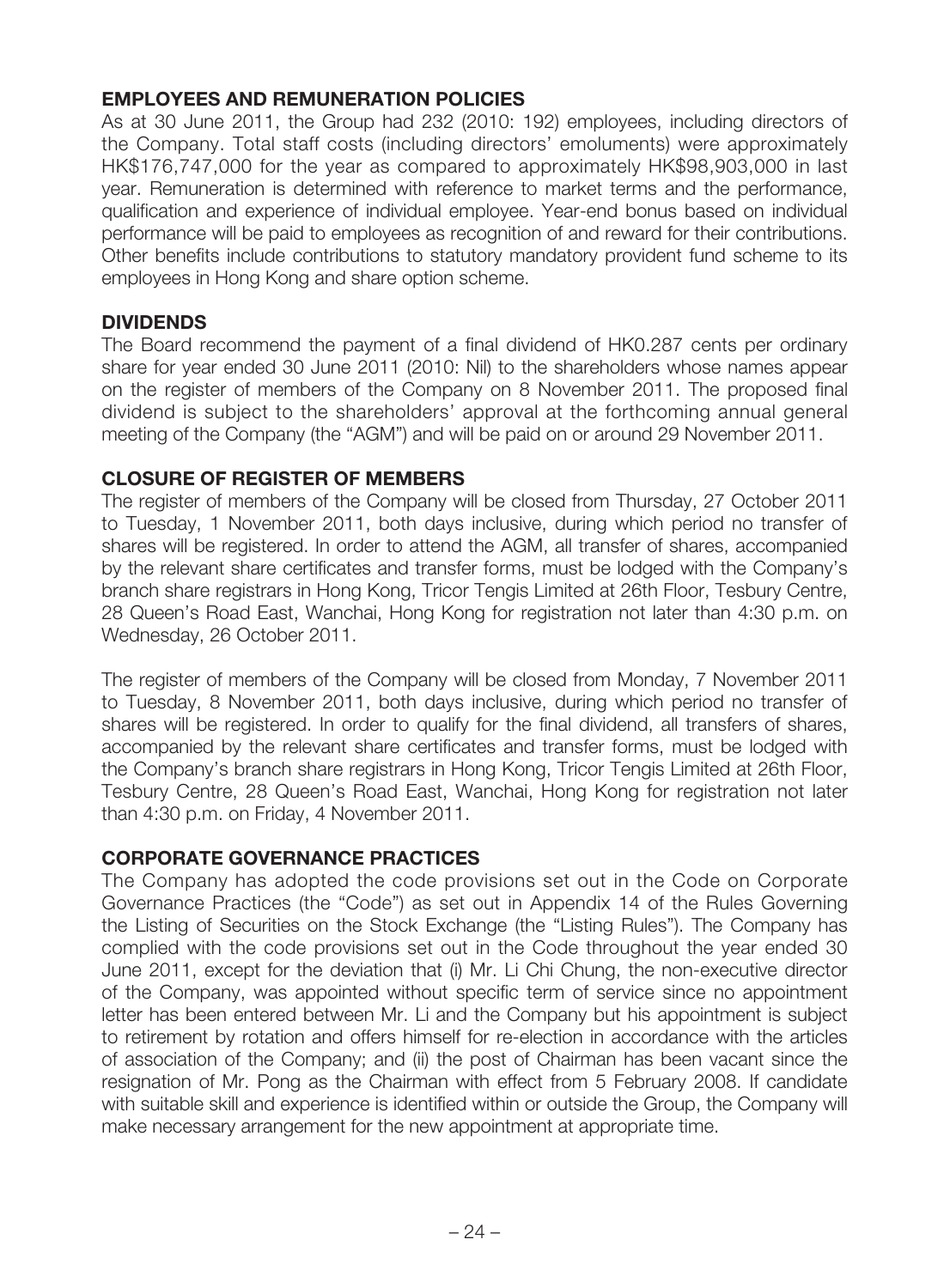# CODE OF CONDUCT REGARDING SECURITIES TRANSACTIONS BY DIRECTORS

The Company has adopted a code of conduct regarding securities transactions by Directors on terms no less exacting than the required standard of dealings set out in the Model Code for Securities Transactions by Directors of Listed Issuers (the "Model Code") as set out in the Appendix 10 of the Listing Rules. Having made specific enquiry of all Directors, the Company was not aware of any non-compliance with such required standard of dealings and its code of conduct regarding securities transactions by Directors throughout the year.

### remuneration committee

The remuneration committee of the Company (the "Remuneration Committee") was established with written terms of reference in compliance with the Code. The Remuneration Committee consists of four members, of which majority are independent non-executive Directors, namely Mr. Pong, Mr. Koo, Mr. Lai and Mr. Lung. The chairman of the committee is Mr. Pong.

The roles and functions of the Remuneration Committee include the determination of the specific remuneration packages of all executive Directors, including benefits in kind, pension rights and compensation payments, including any compensation payable for loss or termination of their office or appointment, and make recommendations to the Board of the remuneration of non-executive Directors.

The Remuneration Committee held 4 meetings during the year to review the remuneration packages of all the Directors and senior management of the Company.

# nomination committee

The nomination committee of the Company (the "Nomination Committee") was established on 12 November 2007 with written terms of reference in compliance with the Code. As at the date of this announcement, it consists of four members, of which majority are independent non-executive Directors, namely Mr. Pong, Mr. Koo, Mr. Lai and Mr. Lung, and all were appointed on 12 November 2007. The chairman of the Nomination Committee is Mr. Lai.

The roles and functions of the Nomination Committee include nomination of the potential candidates for directorship, reviewing the nomination of the Directors and making recommendations to the Board for ensuring that all nominations are fair and transparent.

The Nomination Committee held 2 meetings during the year to review the structure, size and composition of the Board, assess the independence of independent non-executive Directors, and make recommendations to the Board relating to the renewal services of independent non-executive Directors.